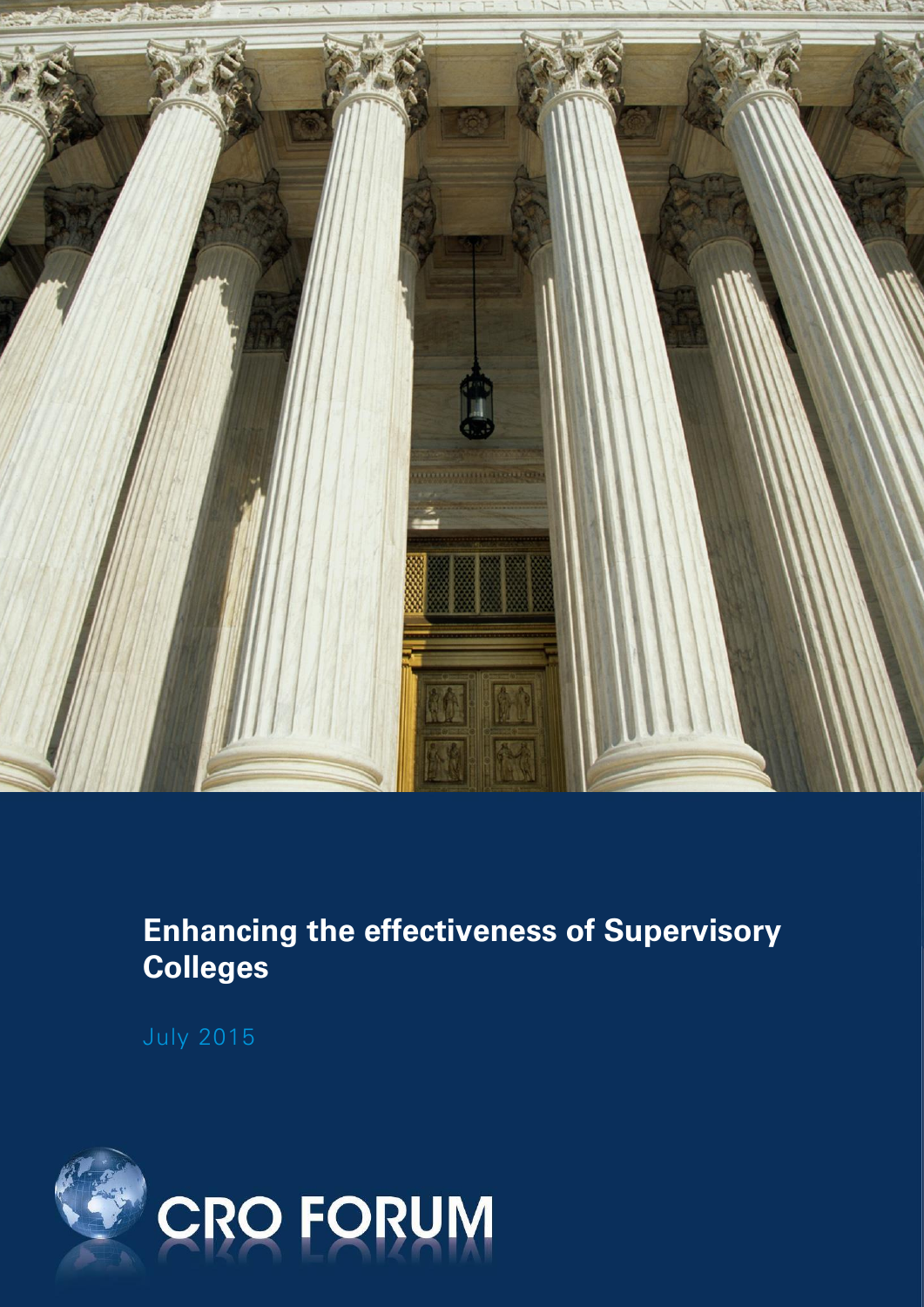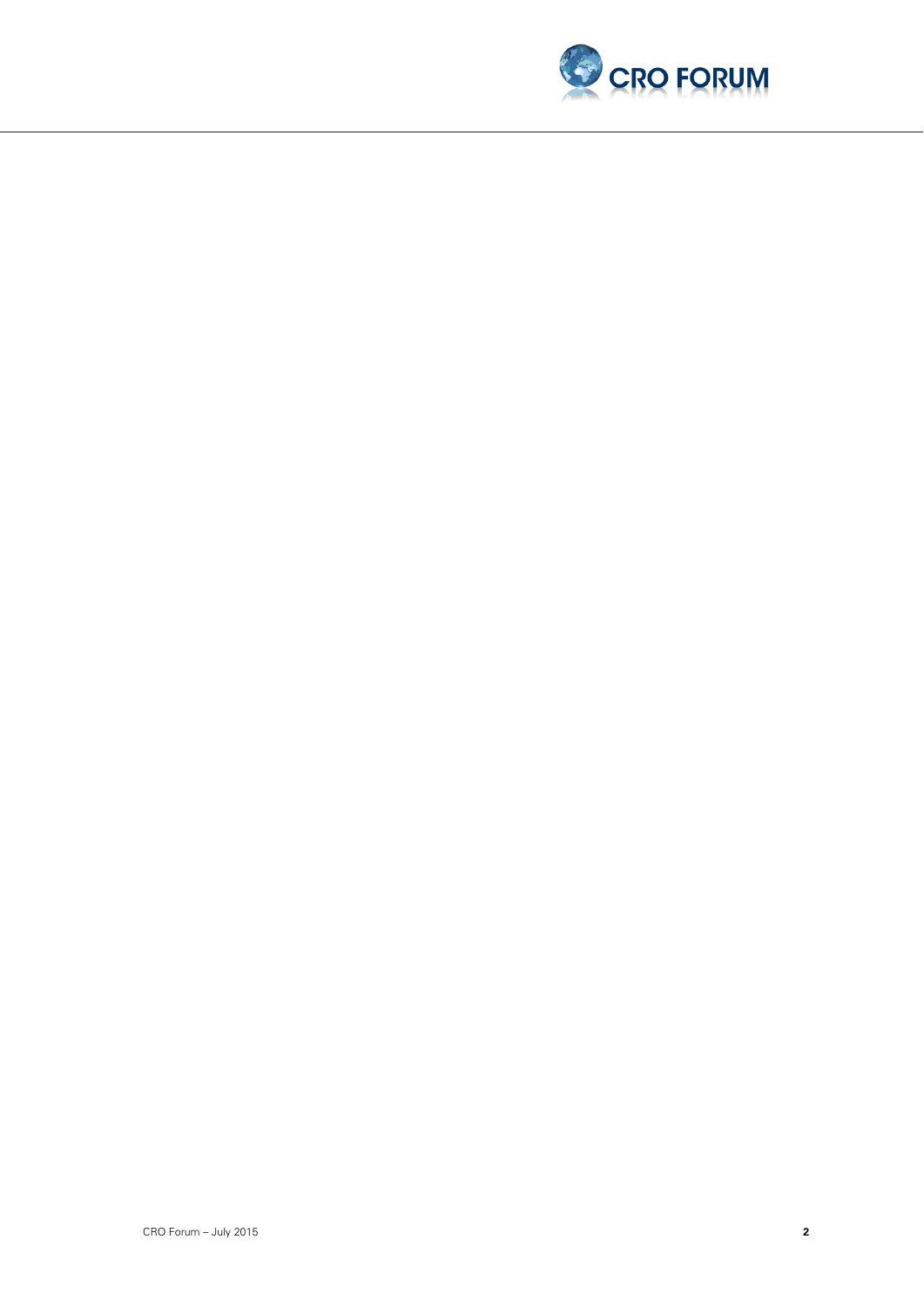

# **Foreword:**

Letter to Sandra Desson – CRO Forum study on supervisory colleges – 5 June 2015

## **Table of Contents**

Note: The bulk of this paper was written in February; however, the foreword reflects the subsequent study for June 2015

| 1              | <b>Executive summary</b>                                     | 10 |
|----------------|--------------------------------------------------------------|----|
| $\overline{2}$ | <b>Introduction</b>                                          | 12 |
| 3              | Our approach, findings and suggested principles for Colleges | 16 |
| 3.1            | Survey                                                       | 16 |
| 3.2            | <b>Purpose of Colleges</b>                                   | 16 |
| 3.3            | Operation of Colleges                                        | 17 |
| 3.4            | Decision making, collaboration and feedback                  | 19 |
| 3.5            | The role of EIOPA                                            | 21 |
| 3.6            | General observations                                         | 21 |
| 3.7            | Meeting with EIOPA                                           | 21 |
| 4              | <b>Conclusion</b>                                            | 23 |
| 5              | <b>ANNEX I - First Survey</b>                                | 25 |
| 6              | <b>ANNEX II - Second Survey</b>                              | 27 |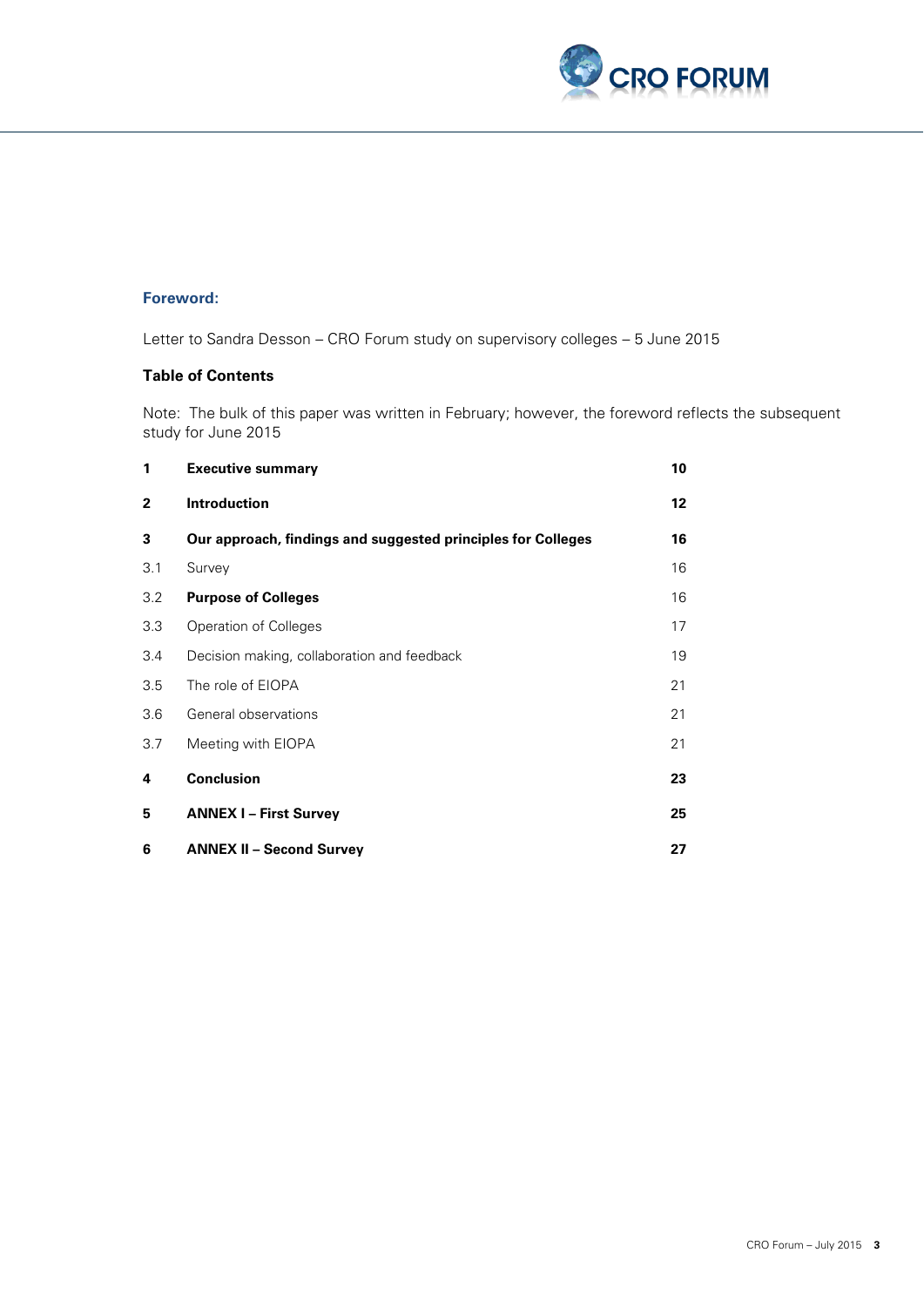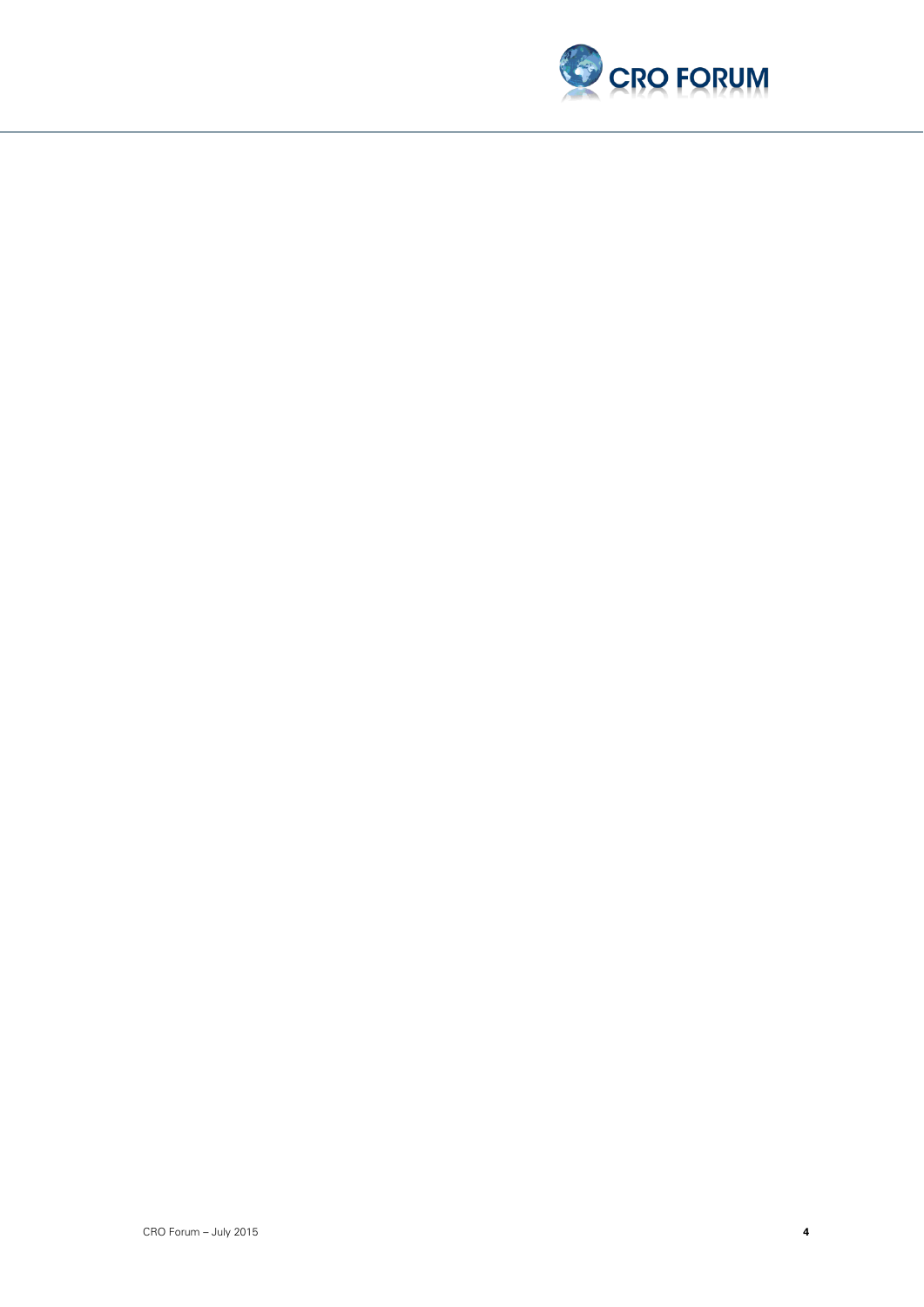

Sandra Desson

EIOPA Supervisory Colleges team Westhafenplatz 1 60327 Frankfurt am Main Germany

CRO Forum EU Transparency Register ID: 18352999806-60 Website: www.thecroforum.org E-mail: [croforum.office@kpmg.nl](mailto:croforum.office@kpmg.nl)

5 June 2015

Dear Ms Desson,

#### **CRO Forum study on Supervisory Colleges**

Thank you for the opportunity to discuss with both the EIOPA team and the committee of Insurance Group Supervisors (IGSC) on the developments for Supervisory Colleges. This letter is seeking to respond to the feedback from the Group Supervisors on the call on the 20 February 2015 as context and positioning for the study carried out last year by the CRO Forum. We have to date not published any of our findings, but would like to do so shortly in order to be transparent, but we understand the desire that it is appropriately contextualised. The attached covering note is how we intended to position our paper.

We are very mindful that this is not a "one off" exercise but part of ongoing sharing of practices and we are looking forward to the discussion during the next IGSC meeting (hosted by EIOPA) on 24 June in Frankfurt. In response to the February call, we have sought to clarify the historical context of our paper and bring out the practical examples which we continue to hear from our members. For the avoidance of doubt, we agree that the guidelines issued by EIOPA are aligned with the key principles which we saw from our survey last October and hopefully our survey will be useful additional support in this regard. However, the one central theme which we continue to experience relates to the decision making process in the context of Solvency II internal model approval. We are not suggesting that there needs to be changes to EIOPA's role in this regard, but we would like to understand what more we can do as companies to give Group Supervisors the confidence to finalise an outcome at Group level when the consultation process amongst College participants still has differing views.

At the meeting on 24 June, the CRO Forum will be represented by Sue Kean, CRO, Old Mutual plc;

Tobias Buecheler, Head of Supervision and regulation, Allianz and Leo Mallet, Prudential Affairs, Scor

We look forward to the discussions.

Kind regards,

Renzo Avesani Chairman, CRO Forum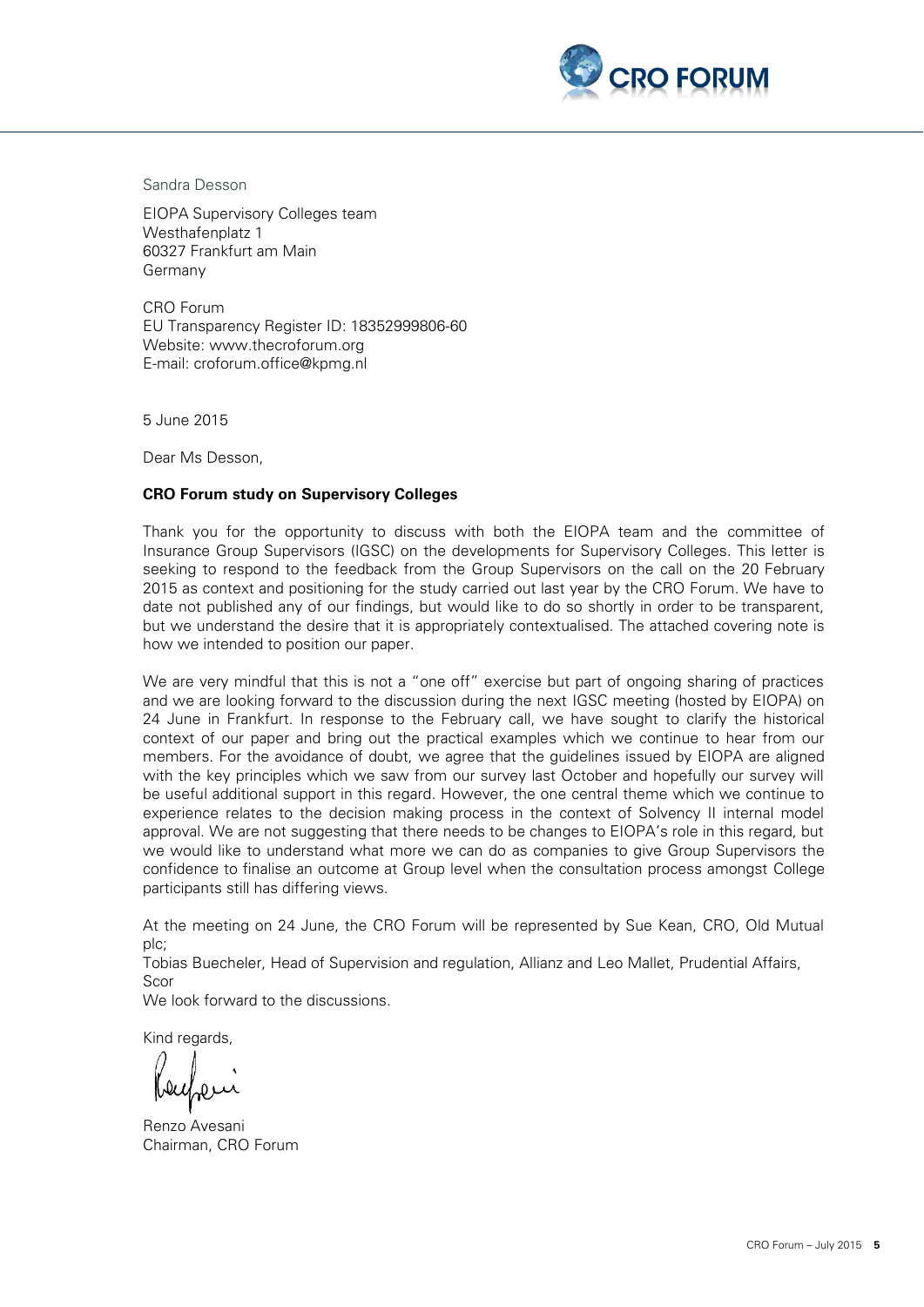

## **Introduction to a paper by the CRO Forum survey on the role and functioning of Supervisory Colleges.**

In the summer 2014, the CRO Forum established a working group to consider good practices in the functioning of Supervisory Colleges. Colleges are an important tool for group supervision and the purpose of the study was to identify how different firms approached Colleges and to share experiences of their operation. In order to get more insights two surveys were conducted specifically focussing on purpose and operation of the College, collaboration and feedback and the role of EIOPA. We found that most Groups devoted significant investment of time and senior resource to support the work of Colleges, that these were seen as a very important tool for building trust and cooperation between solo and Group Supervisors and for providing a platform for the firm to engage collectively with the supervisors to set the overall context for the Group's strategy and risk management. What was very marked, however, was the degree of variation in experiences which even appeared to vary within country as well as between the countries. There was also a significant difference in approach where the College is a mechanism for information sharing and collaboration and where it is being used as part of the formal consultation process to reach decisions under Solvency II Internal Model Approval.

In the Autumn 2014, the CRO Forum summarised the findings from the survey into a paper and drew

six basic themes for effective collaboration between the Group Supervisors, companies and EIOPA.

Key themes:

- Clearly defined vision
- Effective and controlled information sharing and coordinated exercise of supervisory responsibilities
- Written clarity on decision making
- Collaboration amongst members and EIOPA
- Timely, consistent and formal feedback mechanisms to the Group
- The role of EIOPA in the context of Solvency II

The paper is now published for transparency but it should be noted that aspects of the paper have since been over taken by events when EIOPA published final guidelines in October 2014 relating to the operation of Colleges. We were pleased to note that the key themes we noted from our survey are largely embodied in the guidelines (which had been independently developed by the Insurance Group Supervisors Committee and EIOPA). We still feel there is value in sharing our survey results and the paper providing this context of timing is understood. We also consider that this will serve as a helpful starting benchmark from which to carry out a further survey later this year to measure progress since the Guidelines have been issued.

We are very comforted that the key themes we noted from our survey study were largely embodied in the guidelines which were issued in October by EIOPA. This will take time to embed in practice. We continue to see many good examples where Colleges are effective at sharing information and helping to build trust and collaboration between individual supervisors, and this is particularly the case where there are regional Groups such as Africa or Latin American which have different approaches to Europe where there is good interaction and coordination with the overall Group Supervisor.

However, where the College is required to "make decisions" under the Solvency II internal model or reporting, this is still not working in practice in many cases. We quote some examples below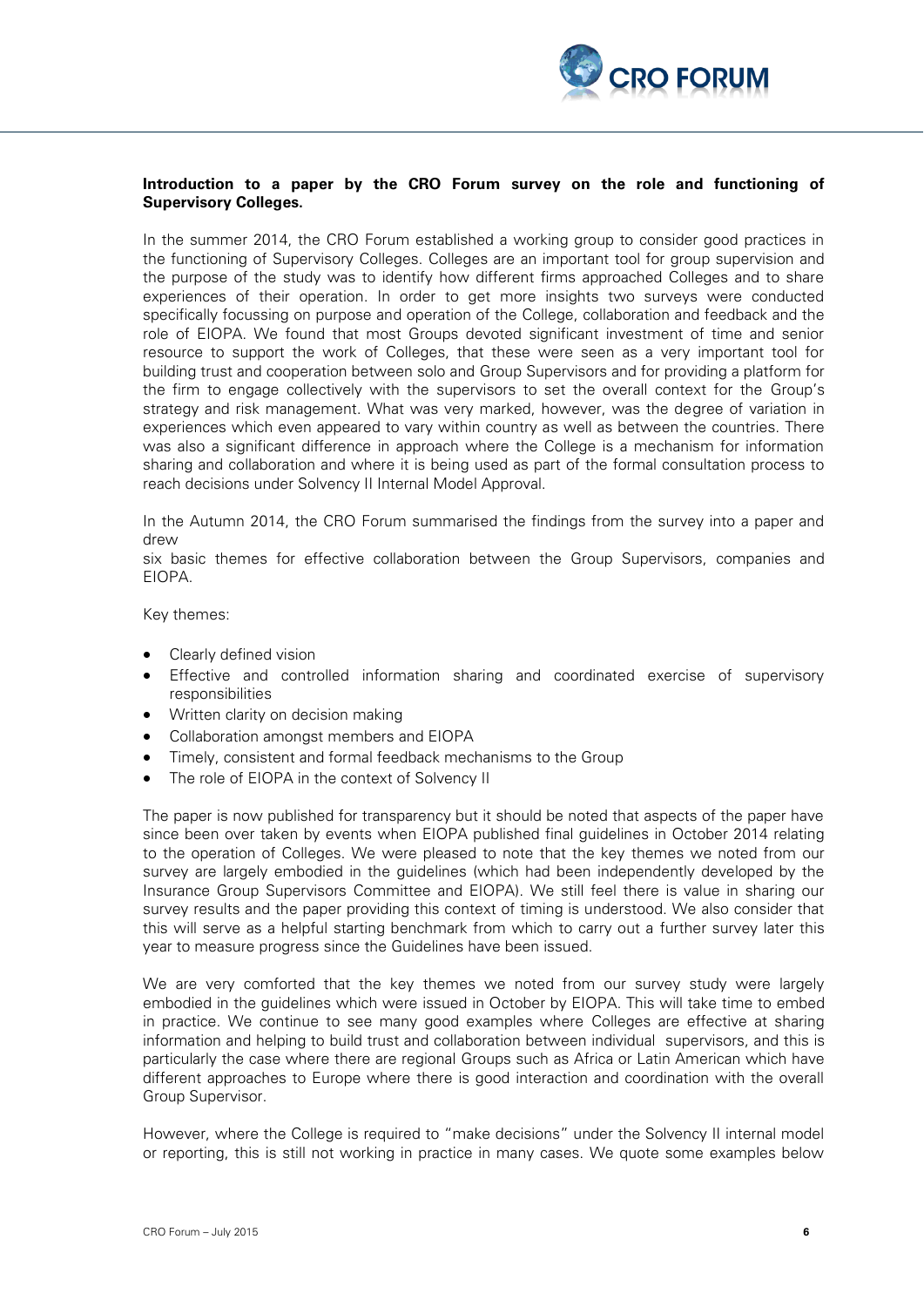

where there have been late adjustments to process, divergence between solo and Group approaches or prolonged delays and uncertainty. We appreciate that some of these examples are difficult technical areas and that timing has been difficult as all parties have been working on these topics in parallel with the IMAP process. We also recognise that EIOPA has subsequently issued guidance on some of these topics. The point we are trying to illustrate here is that this is not something which requires more written guidance material in our view. We recognise that technical interpretations will need to continue to evolve. However, we believe that the Group Supervisor has an important role to play in guiding the College processes during this time. We believe there should be more encouragement and practical support for the Group Supervisor to have the confidence to be empowered to have the final say on Group-wide decisions.

#### *Practical examples: IMAP and Solvency II related reporting*

Example 1: A large Group which has been engaged for 4-5 years in the pre-approval process for IMAP received feedback very late and close to the deadline from one solo supervisor which pushed the timetable for approval beyond the original agreed deadline changed the basis of the previous agreed work-plan and created significant regulatory uncertainty. Other Groups have experienced similar issues where issues were raised on technical topics very late in the process even though the basis had been shared with the regulators for some time (for example deferred taxes and non transferability of Own Funds).

Example 2: The Group supervisor took the view that not all sovereign debt could be considered to be risk free whereas some solo supervisors took a different view. This situation was eventually resolved through a differential approach being agreed between solo and Group capital, but resulted in final approval extending beyond the initial envisaged deadline.

Example 3: One Group has experienced a number of examples where there is lack of alignment between the different regulators in terms of reporting. For example some regulators required ORSA process for local entities to be re-performed for Q4 numbers even though the overall Ggroup ORSA is based on Q3 numbers, with the appropriate level of internal governance for consistency. In other cases, where EIOPA guidance for the Volatility Adjuster was published in February, part way through the reporting process, and the Group could demonstrate the difference was not material, some local regulators still requested local entities to reproduce the numbers.

Example 4: One Group was engaged in a pre-application process on a Group and local basis and clarified all outstanding issues beforehand. After receiving initial confirmation that the application was compliant, a different supervisor raised a last minute technical issue. Further correspondence was exchanged and a meeting with all of the supervisors was required to mitigate the issues. If the information had been shared between the supervisors at an earlier stage the issues could have been clarified beforehand.

There is also a positive in this example, in that a formal College event was helpful in mitigating the issue.

In addition some Groups are still experiencing limited feedback from College meetings.

#### *Examples from other regimes*

In addition to the positive examples of firms in the Solvency II regime it became clear in the survey that the Swiss framework for supervisory colleges works well. We are aware from discussions with EIOPA that other member states within Europe also have a long track record, but we highlight the Swiss example to illustrate how far Colleges can evolve where all parties are able to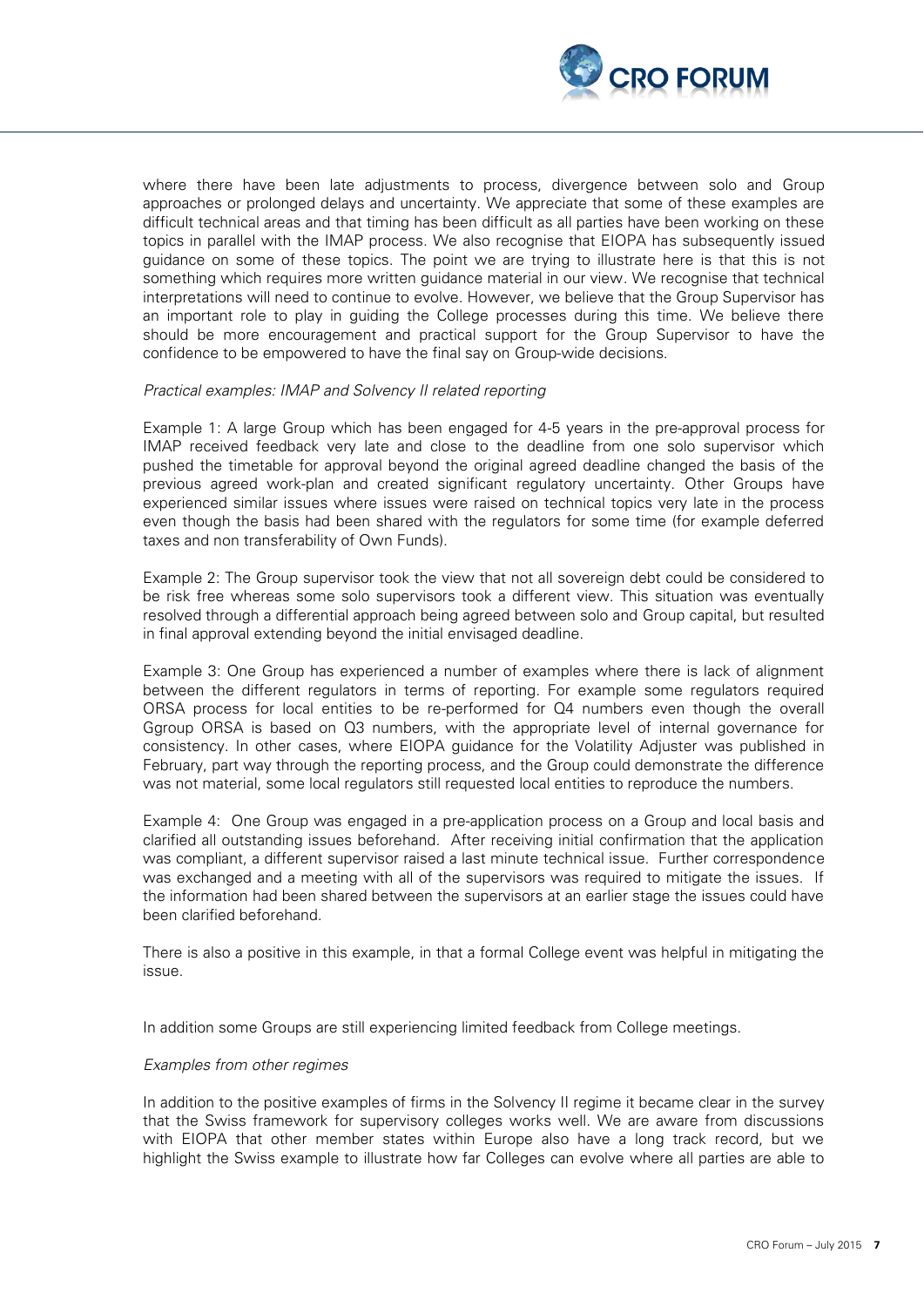

devote significant time and resource to Colleges without the immediate pressures of IMAP. The Colleges work well due to the strong and effective role of the group supervisor and long term planning. Both supervisors and Groups prepare for College meetings, in which highly qualified and senior employees participate. The goals and objectives of the meeting are clear for everyone and held at least annually. There is interaction between Groups and Colleges, including in setting the agenda, and last but not least there is sufficient time allocated to the Group during the College meeting.

In conclusion, the importance of effective functioning of Colleges as a tool to build trust and cooperation is well understood. The guidelines issued by EIOPA have been helpful in codifying good practice. The CRO Forum paper includes many of these practices, but with an additional focus on good practices for firms. However, there is still scope for improvement primarily on decision making, feedback and the role of the Group Supervisor. Whilst some of this can be achieved by firms being more proactive in their engagement with the Colleges, it is clear that this is something which will need cooperation from all the parties involved. In particular, we believe that it is important that the Group Supervisor is given sufficient respect and empowerment to enable Group-wide decisions to be reached. In order to see whether improvements are made the CRO Forum working group on Supervisory Colleges is planning to perform a new survey in September 2015 in order to see the evolution of Supervisory Colleges and his effectiveness.

CRO Forum working group on Colleges, 5 June 2015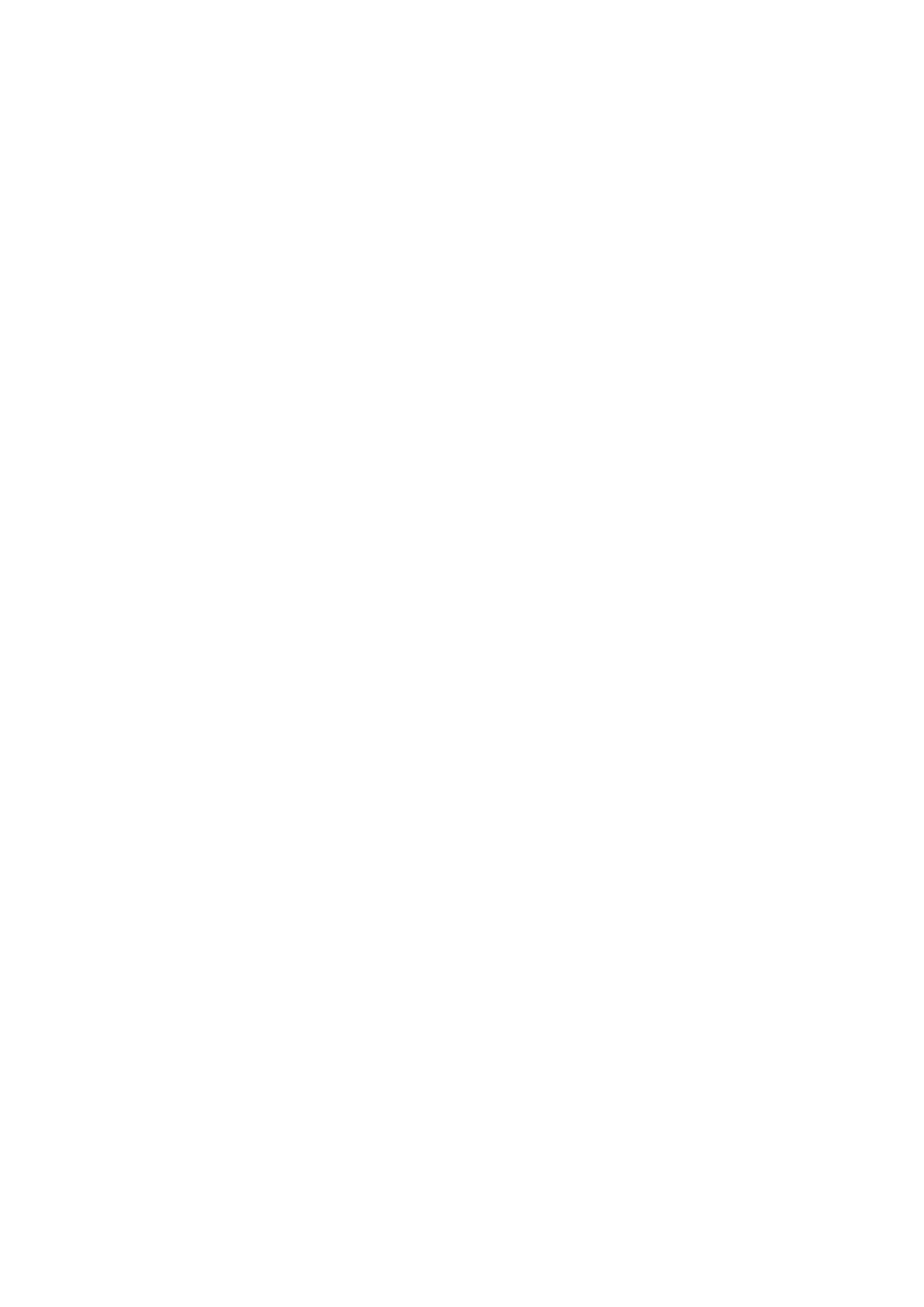

# **1 Executive summary**

In recent years, there have been substantial changes in the approach to supervision of insurance Groups. There has been much debate on Group capital requirements and risk management and reporting obligations. However, Group supervision is not only about capital, but also the supervisory process. Colleges are a key element of Group Supervision and their practice has evolved in recent years.

In October 2014, EIOPA published approved quidelines on the Operational Functioning of Colleges<sup>1</sup> as part of the development of Solvency II. At the same time, the International Association of Insurance Supervisors approved its Application Paper on Supervisory Colleges<sup>2</sup>.

In mid 2014, the CRO forum established a working group to consider the practitioners' perspective in order to provide feedback to supervisors, pan-regulatory bodies and other Groups on how Colleges could be more effective. The working group carried out a survey of the CRO Forum members. The findings of that survey are set out in this paper.

The central conclusions are that Colleges are a tool to build trust, facilitate an efficient flow of information and ensure good supervisory cooperation and coordination. Under Solvency II rules, Colleges are a tool to facilitate decision making concerning the supervision of a Group, but are not a decision making body. However, Group Supervisors often take decisions after due consultation and discussion with the College.

Our survey has shown that there are strong cultural differences within Europe as to how the Group Supervisor operates Colleges and in light of these differences we recommend some core principles of good practice to improve the consistency of the way Colleges operate in practice. These are:

- 1. Supervisory Colleges should have a **clearly defined vision**. Objectives, roles, responsibilities and functions of the Group, members of the College (Group Supervisor and legal entity supervisors) and EIOPA should be clearly defined. Appropriate staff from all stakeholders should consistently attend the College meetings.
- 2. Supervisory Colleges should meet regularly (at least annually) in line with an agreed work plan which is shared with the members of the College as well as the Group, to ensure more **effective and controlled information sharing and coordination of supervisory responsibilities**. Appropriate information on agenda items and presentations by the Group to the College should be formally shared. Information requests to the Group should be coordinated by the Group Supervisor and every effort made to ensure a streamlined process. Duplication of supervisory activities by members of the College is inefficient and should be avoided.
- 3. There should be **written clarity around decision making** recognising that in most cases, the College is a tool to facilitate consistent decision making between supervisors and aid the Group Supervisor, but is not a decision maker per se. A College's desire for consensus should not be used as a means to significantly delay reaching a final decision.
- 4. Supervisory Colleges should **promote collaboration amongst the members and EIOPA**, supported where necessary with formal memoranda of understanding for supervisors outside the EEA.

l

<sup>1</sup> https://eiopa.europa.eu/Publications/Consultations/EIOPA-BoS-14-146\_Final-Report-on-CP-14-010-GL\_Op\_Funct\_Coll.pdf

<sup>2</sup> http://iaisweb.org/index.cfm?event=openFile&nodeId=34551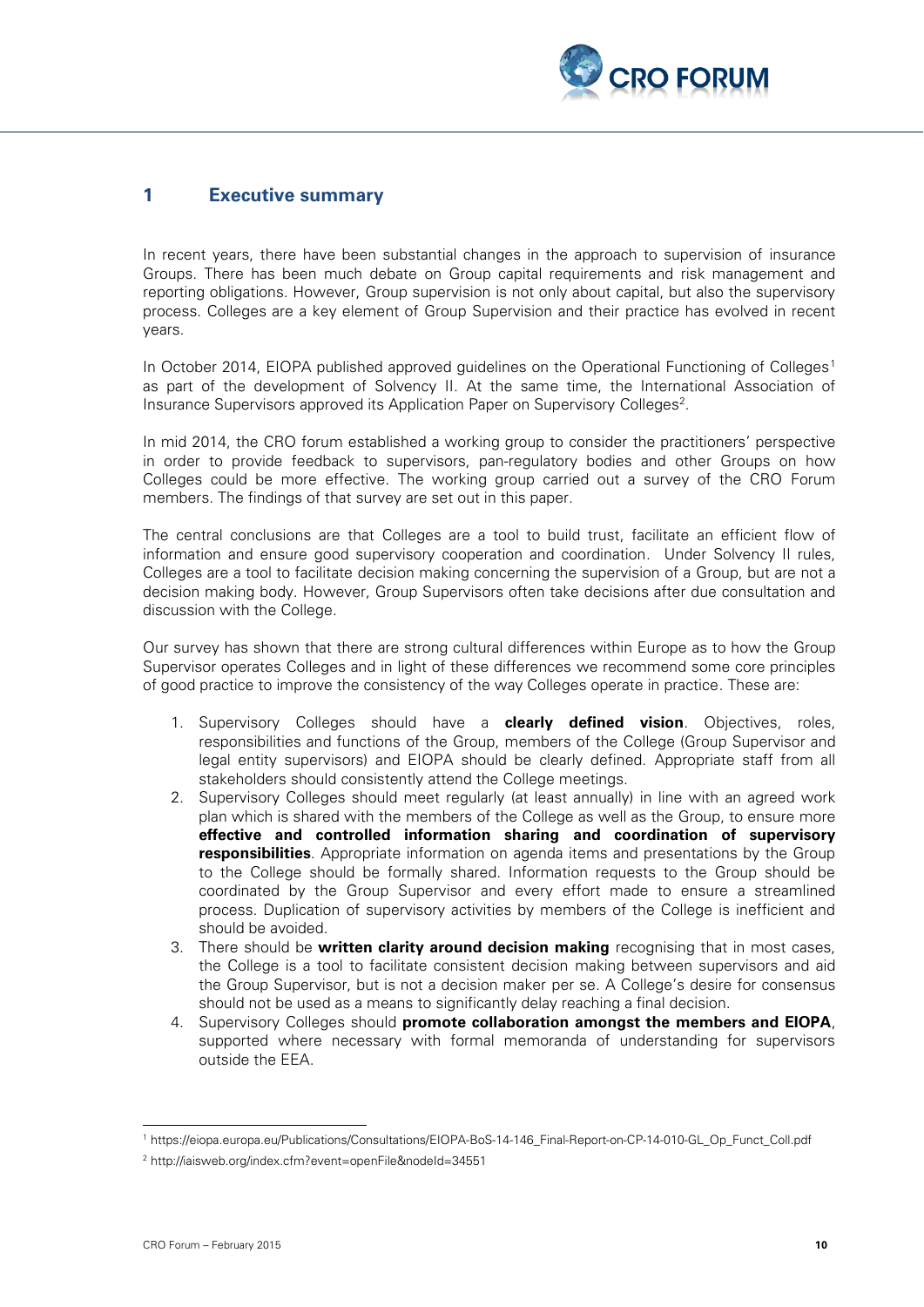

- 5. There should be timely, **consistent and formal feedback mechanisms to the Group** on decisions taken, key risk and vulnerabilities viewed by the supervisory bodies, views on Group risk management practices (positive as well as exceptions) and supervisory actions.
- 6. The **role of EIOPA in the context of Solvency II** should be to monitor the performance of Insurance Group Supervisors, to encourage harmonisation of good practices of Colleges in a Solvency II context in order to improve effectiveness of Colleges and ensure a consistent interpretation of Solvency II.

The findings of the working group have also informed the CRO Forum's responses to the public consultations on EIOPA's guidelines and the IAIS's application paper on Colleges. The CRO Forum's working group also had the opportunity to meet with representatives of EIOPA's Colleges team to discuss EIOPA's guidelines and to outline the CRO Forum's work.

The CRO Forum is supportive of EIOPA's ongoing work on Colleges, especially on clarifying decision making processes through the coordination arrangements, though it is too early to determine if this will address all the issues CRO Forum members highlighted in the survey. By setting out these findings and suggestions for core principles, the CRO Forum hopes that there can be more clarity by the end of this year as Colleges plan decisions ahead of Solvency II go live on 1 January 2016.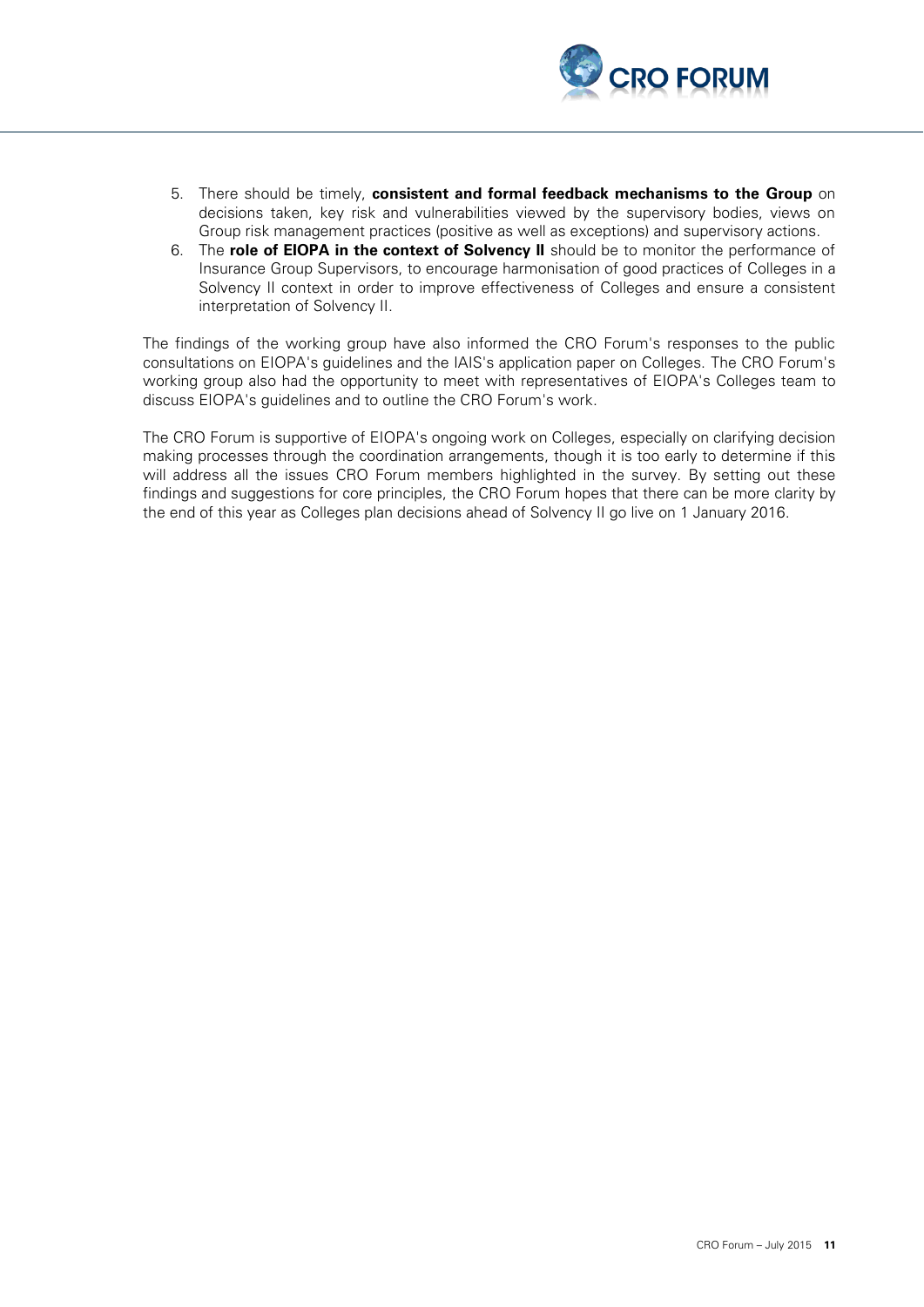

# **2 Introduction**

## **The development of Supervisory Colleges**

Following the 2008 financial crisis, a series of key initiatives was undertaken to reform international financial regulation and supervision. In particular, steps were taken to enhance supervision; and effective Supervisory Colleges play a key role in this.

The Solvency II Directive defines the Supervisory Colleges as "a permanent but flexible structure for cooperation, coordination and facilitation of decision making concerning the supervision of a Group."<sup>3</sup>

Supervisory Colleges facilitate the exchange of information and co-ordination of supervisory activity among the regulatory authorities responsible for the supervision of various components of crossborder Groups. The College does not have many decision making powers but is an important component of effective cross border supervisory oversight.

#### **The impact of future regulation on the role of Supervisory Colleges**

Future regulation such as Solvency II, The Common Framework for the Supervision of Internationally Active Insurance Groups (ComFrame) and policy measures for Globally Systemically Important Insurers (G-SIIs) will change the role of Supervisory Colleges. The G20 has also re-emphasised the significance of Colleges following the financial crisis.

In our view, the aspiration is for an end state where one national supervisory authority (NSA) assumes responsibility for all aspects of Group Supervision globally and cross-sector, a Group Supervisor (or Group-wide Supervisor - GWS). We see many legal and practical obstacles to this end state and we consider that this paper could provide a basis for overcoming some of these issues, by stressing the important role played by the GWS.

#### **Our study – a practioners' perspective**

In April 2014, the CRO Forum set up a working group, comprised of representatives from 12 CRO Forum companies, to assess the operational functioning of Supervisory Colleges. Members of the working group are some of the largest EEA and Swiss headquartered cross-border Groups.

We have carried out this study to complement the work of the global supervisors and provide a practitioners' perspective on the operation of Supervisory Colleges. The results of the study have been confirmed by the CRO Forum's wider membership.

l

<sup>3</sup> Article 212 (1)(e) of Directive 2009/138/EC.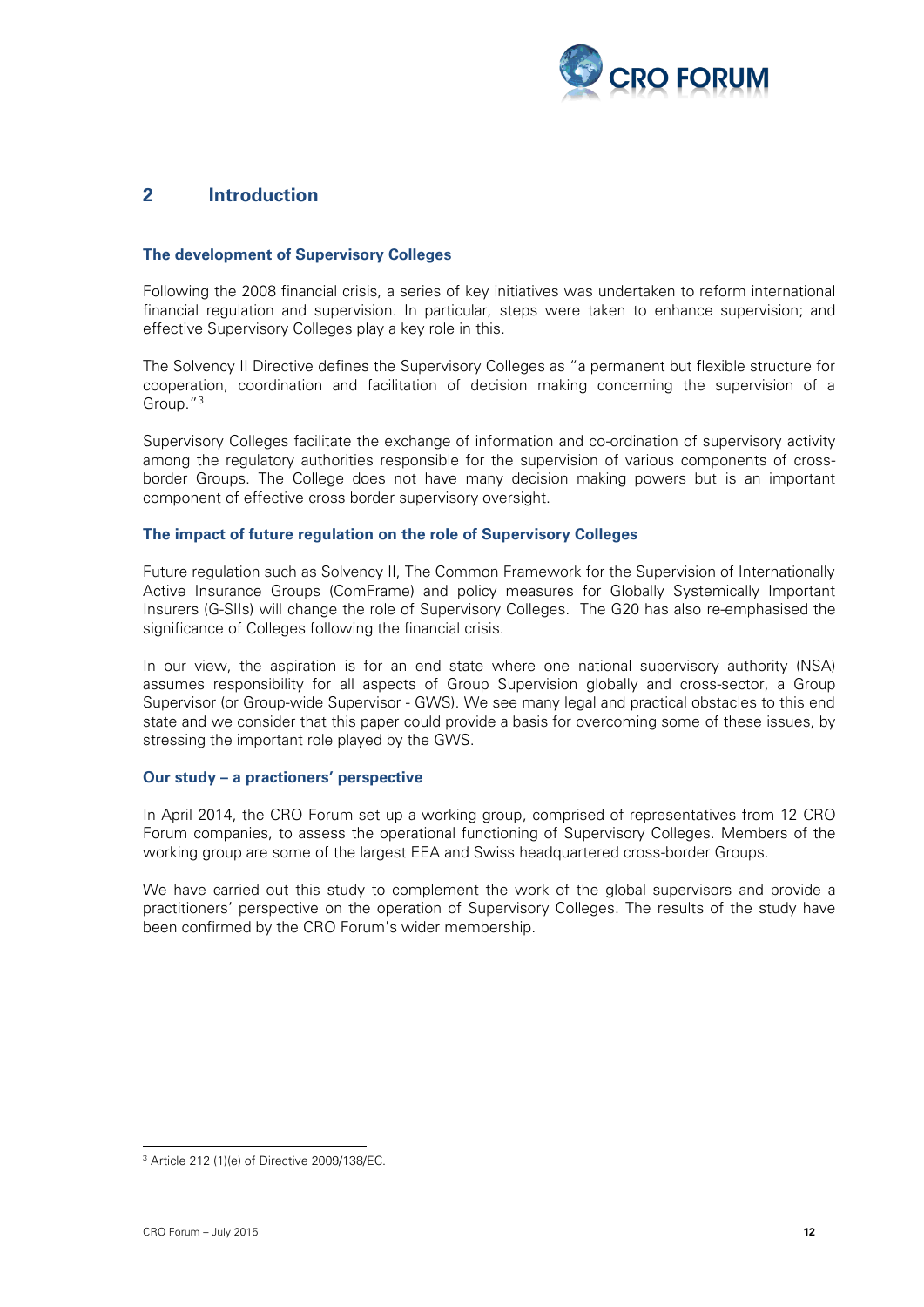

#### **Purpose of this paper**

The aim of this paper is to identify principles for good practice not just for ourselves as companies engaging with Colleges, but also for supervisors and other key participants such as EIOPA. Our survey has shown evidence of differences in the functioning of Supervisory Colleges such as:

- Level of engagement and collaboration;
- Feedback mechanisms with the Groups;
- Impact of changes in supervisory teams;
- Differences in local cultures and practices;
- Consideration of cross sector implications;
- Engagement on Recovery and Resolution plans; and

With this paper we aim to contribute to a more consistent approach in practice for both supervisors and for us as Groups.

We have commented on the draft guidelines by EIOPA and the IAIS's Application paper on Colleges developed during 2014, highlighting the importance of the role of the Group Supervisor and the need for Group involvement in Colleges.

The new regulatory frameworks are well articulated and guidelines should lead to less variability in the operations of Colleges for Groups. This paper aims to provide practical guidelines for "good practice in Supervisory Colleges" directed at both insurance Groups and their supervisors.

Our practical insights are directed to foster consistency in the implementation of Solvency II and to lead to more uniformity in the operation of Colleges globally.

## **Summary of key principles for enhancing the effectiveness of Supervisory Colleges**

Our work concluded the following key principles for enhancing the effectiveness of Supervisory Colleges. Each of these is discussed in more detail in the sections below.

#### **Principle 1: Clearly defined vision**

Supervisory Colleges should have a clearly defined vision. Objectives, roles, responsibilities and functions of the Group, members of the College (Group Supervisor and legal entity supervisors) and EIOPA should be clearly defined. Appropriate staff from all stakeholders should consistently attend the College meetings.

# **Principle 2: Effective and controlled information sharing and coordinated exercise of supervisory responsibilities**

Supervisory Colleges should meet regularly (at least annually) in line with an agreed work plan which is shared with members of the College as well as the Group, to ensure more effective and controlled information sharing and coordination of supervisory responsibilities.

Appropriate information on agenda items and presentations by the Group to the College should be formally shared. Information requests to the Group should be coordinated by the Group Supervisor and every effort made to ensure a streamlined process. Duplication of supervisory activities by members of the College is inefficient and should be avoided.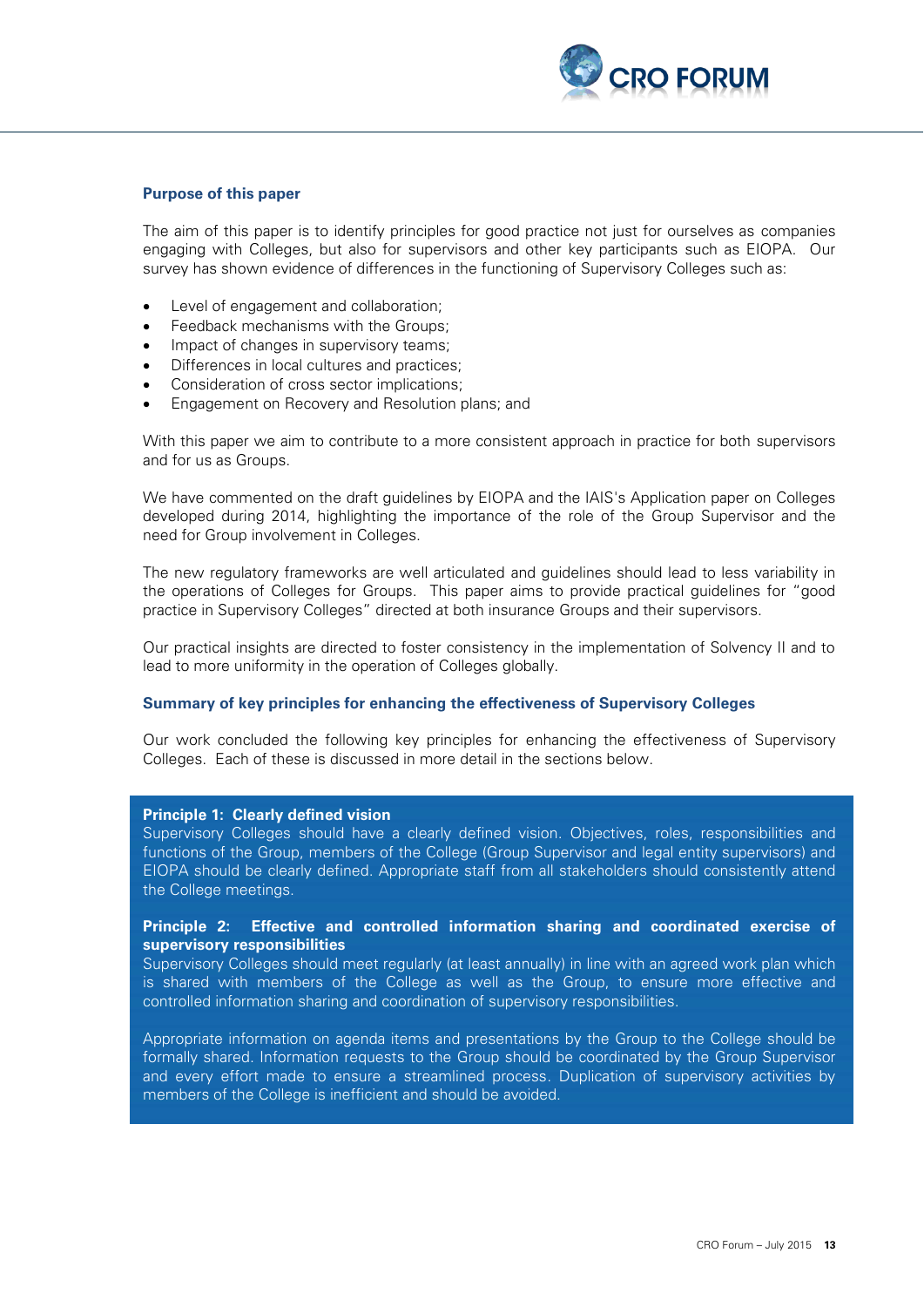

#### **Principle 3: Written clarity on decision making**

There should be written clarity on decision making recognising that, in most cases, the College is a tool to facilitate consistent decision making between supervisors and aid the Group Supervisor, but is not a decision maker per se. A College's desire for consensus should not be used to significantly delay reaching a final decision.

#### **Principle 4: Collaboration amongst members and EIOPA**

Supervisory Colleges should promote collaboration among members and EIOPA, supported where necessary with formal memoranda of understanding for supervisors outside the EEA.

#### **Principle 5: Timely, consistent and formal feedback mechanisms to the Group**

There should be timely, consistent and formal feedback mechanisms to the Group on decisions taken, key risk and vulnerabilities viewed by the supervisory bodies, views on Group risk management practices (positive as well as exceptions) and supervisory actions.

#### **Principle 6: The role of EIOPA in the context of Solvency II**

The role of EIOPA in the context of Solvency II should be to monitor the performance of insurance Group Supervisors, to encourage harmonisation of good practices of Colleges in a Solvency II context in order to improve effectiveness of Colleges and ensure a consistent interpretation of Solvency II.

#### *Cross Sectoral consistency*

The operational functioning of Supervisory Colleges is also a topic on which banking supervisors are engaged. The CRO Forum encourages cross-sectoral consistency in this area, which is particularly relevant for those Groups that are financial conglomerates.

In June 2014, the Basel Committee on banking supervision, issued guidance on principles for effective Colleges. The principles suggested in this paper largely align with the Basel Committee's views.

| <b>Basel Committee on Banking</b><br><b>Supervision Principle</b> | <b>CRO Forum Principle</b>                  |
|-------------------------------------------------------------------|---------------------------------------------|
| College Objectives                                                | College vision, objectives and<br>structure |
| College Structures                                                | College vision, objectives and<br>structure |
| Information Sharing                                               | Information Sharing                         |
| Communication Channels                                            | Feedback mechanisms                         |
| Collaborative Work                                                | Collaboration                               |
| Interaction with the Institution                                  | Feedback mechanisms                         |
| Crisis preparedness                                               |                                             |

*Table 1: Comparison between the Basel and CRO Forum principles*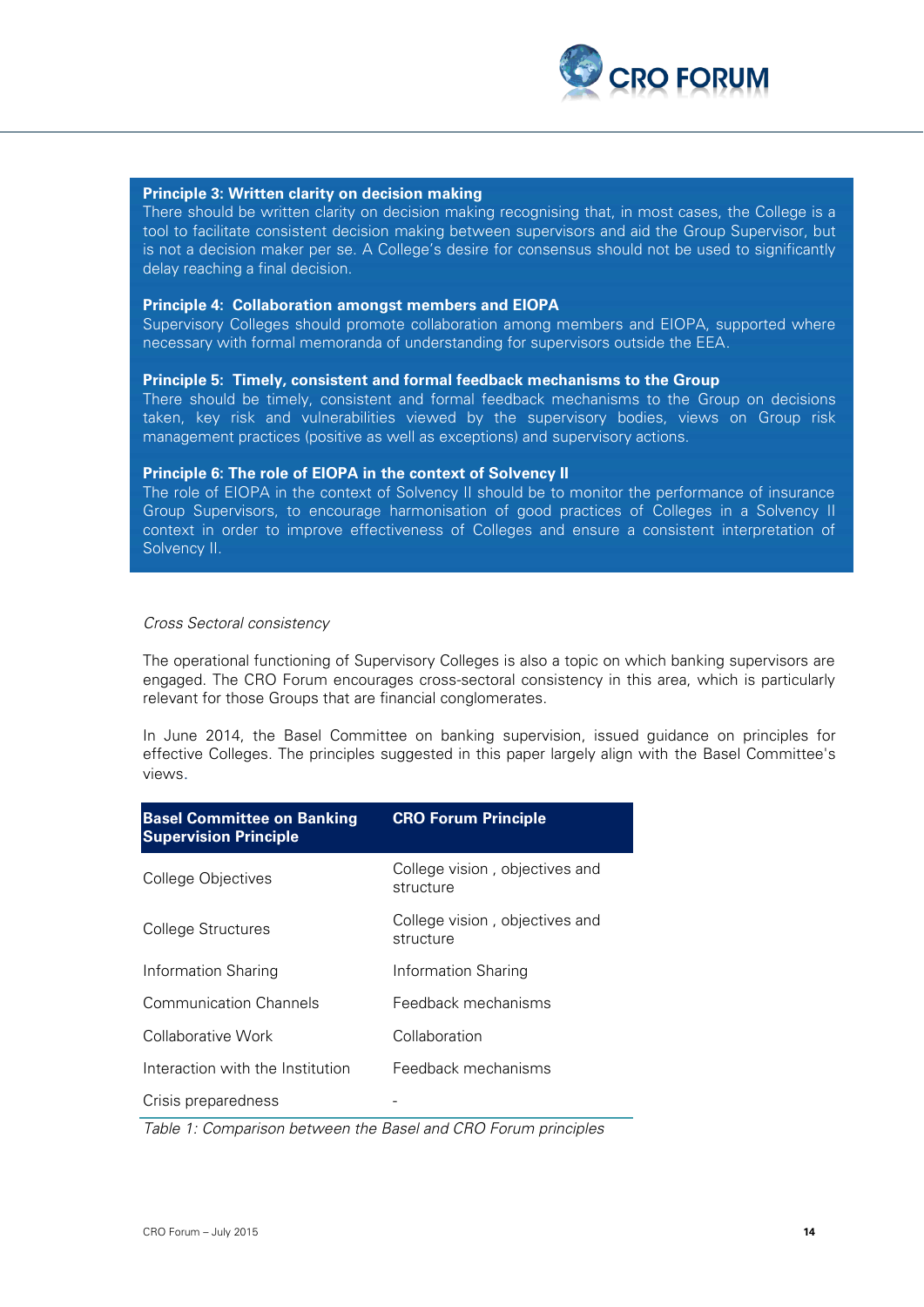

In December 2014 the European Banking Authority (EBA) published 'Implementing Technical Standards' (ITS) on joint decisions related to the approval of internal models<sup>4</sup>.

The CRO Forum sees merit in considering a similarly structured and documented approach to joint decision making for the approval of internal models in a Solvency II context. In particular recognising that failure to reach a joint decision within the appropriate timeframe is in effect a decision by default.

l

<sup>&</sup>lt;sup>4</sup> The ITS specify the joint decision process to be followed by supervisors when deciding on whether to grant permissions to institutions to use the internal-ratings based approach (IRB) for credit risk, the internal model method for counterparty risk (IMM), the advanced measurement approach for operational risk (AMA) and the internal models for market risk. They also detail the joint decision process for the approval of material model extensions or changes.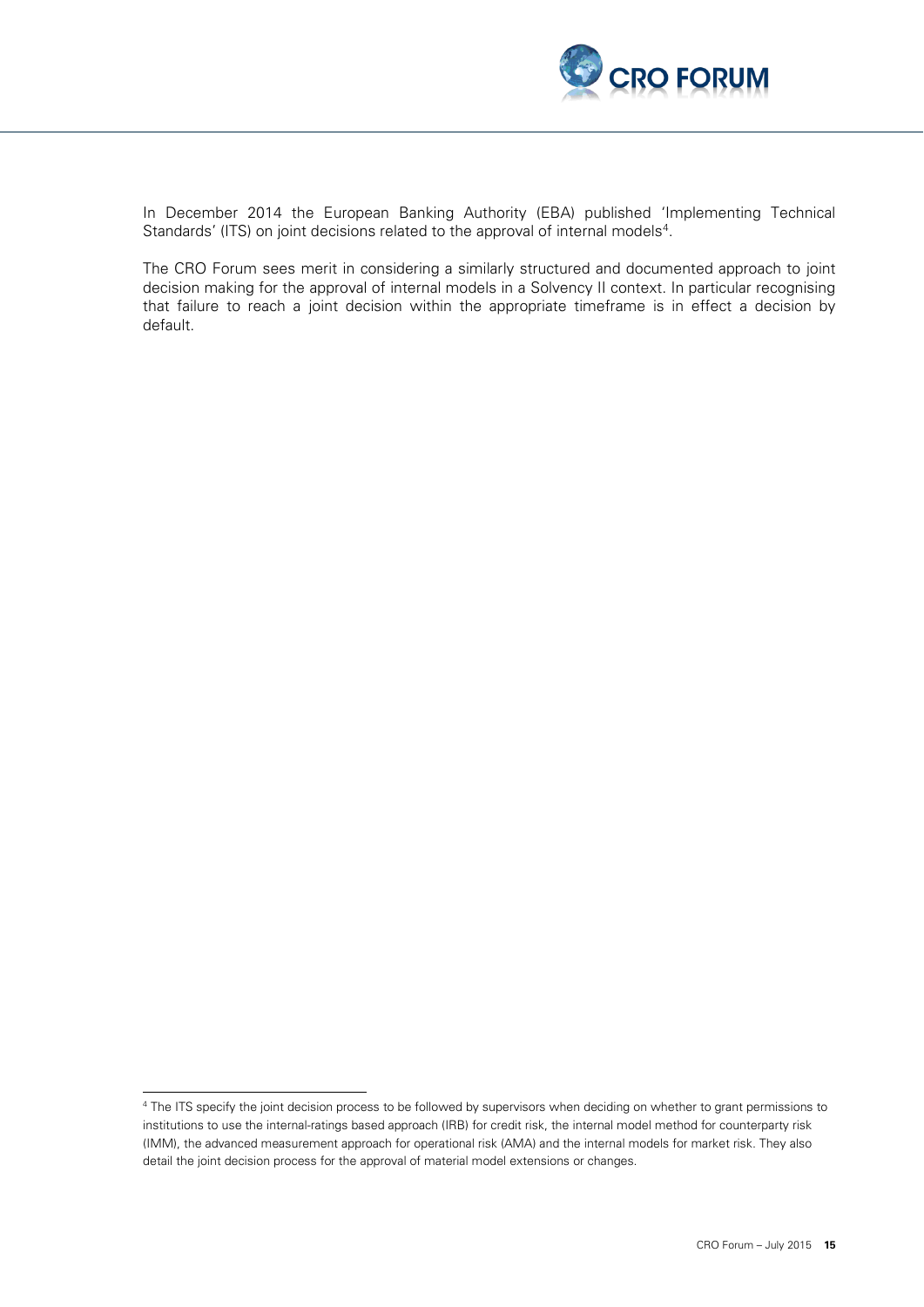

# **3 Our approach, findings and suggested principles for Colleges**

To assess the operational functioning of Supervisory Colleges, the working group considered the following sources of information to gain insight into CRO Forum members' experiences of working with Supervisory Colleges across Europe:

- 1. Surveys of CRO Forum members;
- 2. Meetings of members of the CRO Forum Colleges working group to calibrate the survey findings.

# 3.1 Survey

The working group designed a survey, including questions around themes that recurred in the working groups' discussions on Supervisory Colleges.

The survey was circulated among members of the CRO Forum in two stages:

- Firstly, the survey in Annex I was sent to the members of the working group. The results of this survey allowed for early discussion of results amongst the working group and helped shape the second survey.
- Secondly, the second survey in Annex II was sent to all CROs who are members of the CRO Forum, of which 18 completed the survey.

#### **Observations**

The most striking observation is that whilst in theory the roles and responsibilities of Colleges appear to be well articulated, the practical application varies across Europe. A number of good practices were observed; as well as less good practices. There was no particular pattern to this variation which indicated the importance of individual supervisors, particularly the Group Supervisor, in making Colleges work effectively.

When discussing the results of the survey we followed the outline of the surveys<sup>5</sup>, and our detailed observations are included in the sections below:

- a) Purpose of Colleges
- b) Operation of Colleges
- c) Collaboration and feedback
- d) The role of EIOPA
- e) General observations

#### 3.2 **Purpose of Colleges**

# **Vision and objectives**

For (94%) of CRO Forum members it is clear what the task of the College is in the Solvency II context. However, only 50% of respondents indicated that Colleges understand their role, function and responsibilities suggesting a discrepancy between the expectations of the undertaking of what the College should do and its actual workings.

l

<sup>5</sup> See Annexes I and II.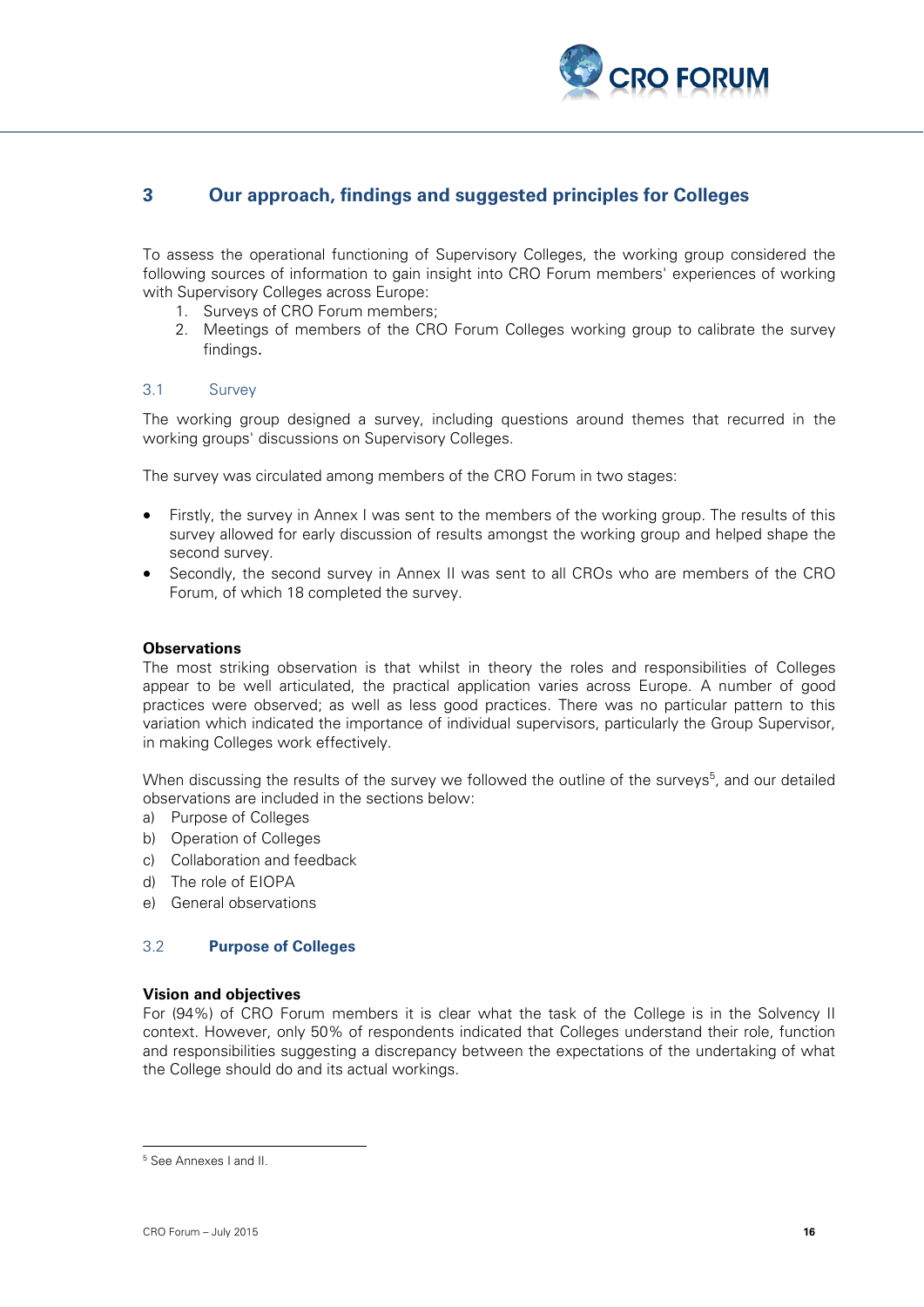

#### **Roles and responsibilities**

It became clear from our discussions and survey results that a clear vision of the Group Supervisor improves the effectiveness of the College. The responsibilities between Group and legal entity supervisors can be improved for the Internal Models Approval Process (IMAP) in general.

## **Collaboration and information sharing**

Respondents indicated that they see a number of benefits from the operation of Supervisory Colleges. For instance, they believe the College is a useful forum for discussion between supervisors of different jurisdictions and regions and also the Group. As a result of College discussions, companies saw increased knowledge of, for instance, the wider Group among national supervisors and increased awareness of the Group on key topics for supervisors. Another important benefit of Supervisory Colleges is that they allow all involved supervisors to align views and coordinate supervisory actions.

# **Principle 1: Clearly defined vision**

Supervisory Colleges should have a clearly defined vision. Objectives, roles, responsibilities and functions of the Group, members of the College (Group Supervisor and legal entity supervisors) and EIOPA should be clearly defined. Appropriate staff from all of these stakeholders should consistently attend the College meetings.

# 3.3 Operation of Colleges

#### **Frequency of meetings**

The survey included a number of questions which relate to the interaction between the Group and the Group Supervisor around the organization of the College meeting. Most Colleges meet once a year (83%), but the question was raised whether this frequency will be sufficient once Solvency II is in force. A smaller group of respondents indicated that a frequency of once a quarter (17%) is common practice already. Regardless of the frequency of physical meetings, the CRO Forum sees the College as a continuous forum for discussion and collaboration, which should also take place in between College meetings.

## **Consistency and seniority of representatives attending College meetings**

More than half of the respondents to the survey indicated that supervisors attending the College meeting tend to change every year. The working group conducting the survey did not regard this as positive in terms of fostering trust amongst supervisors and ensuring continuity of understanding.

Almost three quarters of respondents indicated that they believed that supervisors of appropriate seniority are attending. This suggests that there is some discrepancy between expectation and practice for some companies.

#### **The role of Groups in the College**

Almost all respondents indicated that the Group is present during part of the College meeting. In most cases senior management, in particular the CFO and CRO, are invited to participate. Discussions in the working group revealed that the role of the Group in the College meeting differs. For instance, some Groups mentioned that they have only a limited role in the College meeting, while others, had up to two days dedicated to interaction between the College and themselves. Most respondents indicate that presentations given by the Group are interactive, with sufficient opportunity to respond directly to questions from College members. In addition, the CRO Forum believes that representatives from Groups should be of sufficient seniority within the organization.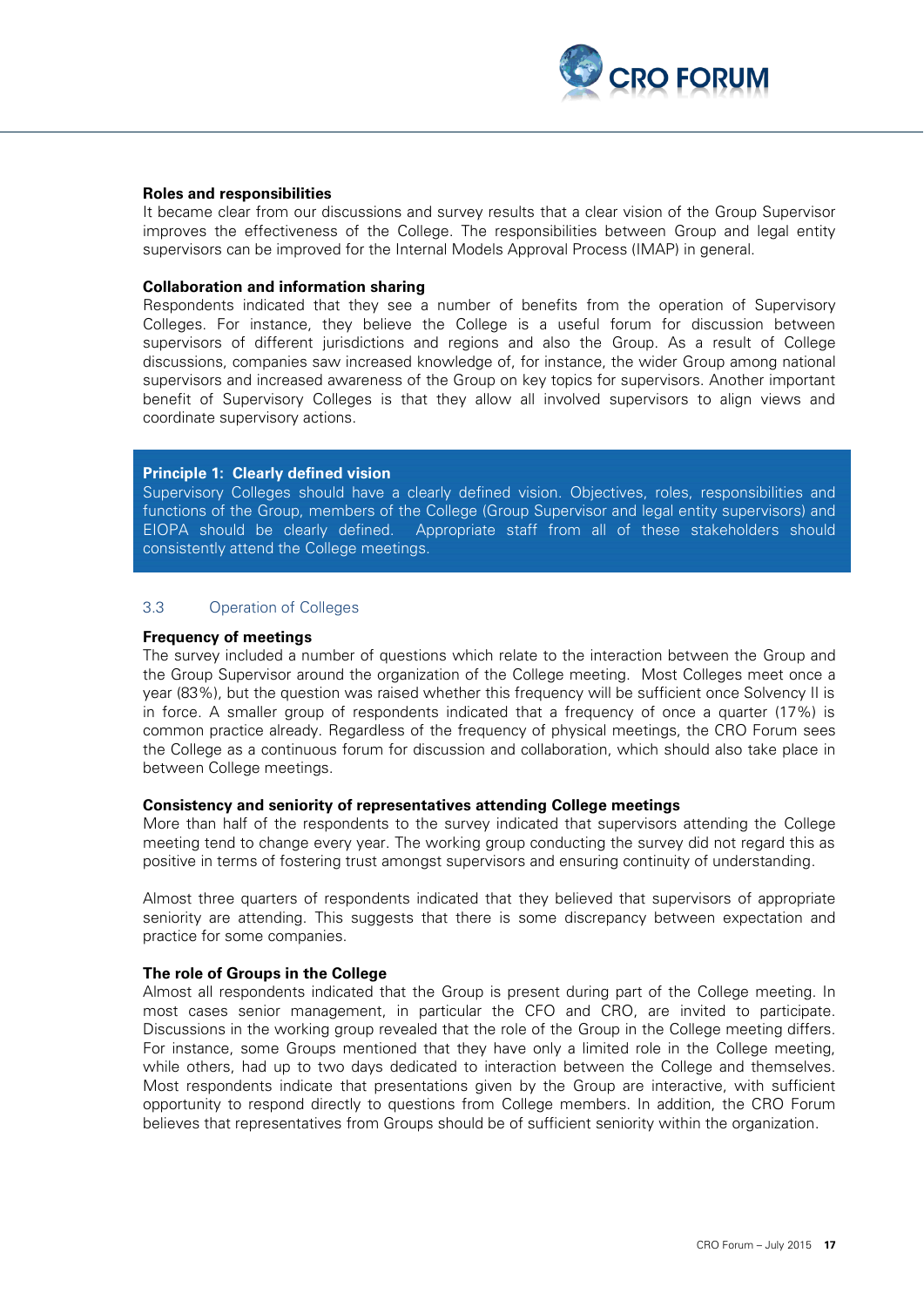

The working group discussed that large Colleges with many members may be more difficult to organise and could be less effective and efficient. However, two large Groups mentioned that with sufficient advance planning and a strong Group Supervisor, larger Colleges can be very well organised.

## **Agenda for College meetings**

With regard to agenda setting for the College meeting, around three quarters of respondents indicated that they have the opportunity to provide input to the Group Supervisor. However, this may be limited to the agenda for the Group session of the College meeting. Less than half of the respondents (39%) indicated that the Group Supervisor shares with them the full agenda of the meeting, including the supervisors only session.

The agendas for the College meetings that companies are aware of are similar and usually consist of the following items:

- **Strategy**
- Business Development
- Outlook
- Internal Models
- Risk Management
- Financial Results

94% of the respondents also replied that Solvency II is a prominent standing agenda item on the agenda.

#### **Preparation for College meetings**

Different practices resulted in varying answers to the question of how many man days are needed from the Group's side to prepare for the College meeting. Data collection ahead of College meetings is mostly done by the Group Supervisor. The undertaking is usually represented by the CFOs and CROs who attend part of the meeting. For most companies (67%) the preparation for the College meeting takes more than 10 full days a year. Striking is that nevertheless the interaction between the Group and the Group Supervisor is felt to be limited by 83% of the respondents.

Discussions in the working group further revealed reasons why for large Groups, with an extensive Group session, man days greatly exceed 10 days. This is due to time spent preparing the agenda together with the Group Supervisor, preparing presentations and the presence of a large number of directors, senior management and supervisory relationship managers at the College meeting. Importantly though, members of the working group did consider this time well spent.

**Principle 2: Effective and controlled information sharing and coordinated exercise of supervisory responsibilities**

Supervisory Colleges should meet regularly (at least annually) in line with an agreed work plan which is shared with the members of the College as well as the Group, to ensure more effective and controlled information sharing and coordination of supervisory responsibilities.

Appropriate information on agenda items and presentations by the Group to the College should be formally shared. Information requests to the Group should be coordinated by the Group Supervisor and every effort made to ensure a streamlined process. Duplication of supervisory activities by members of the College is inefficient and should be avoided.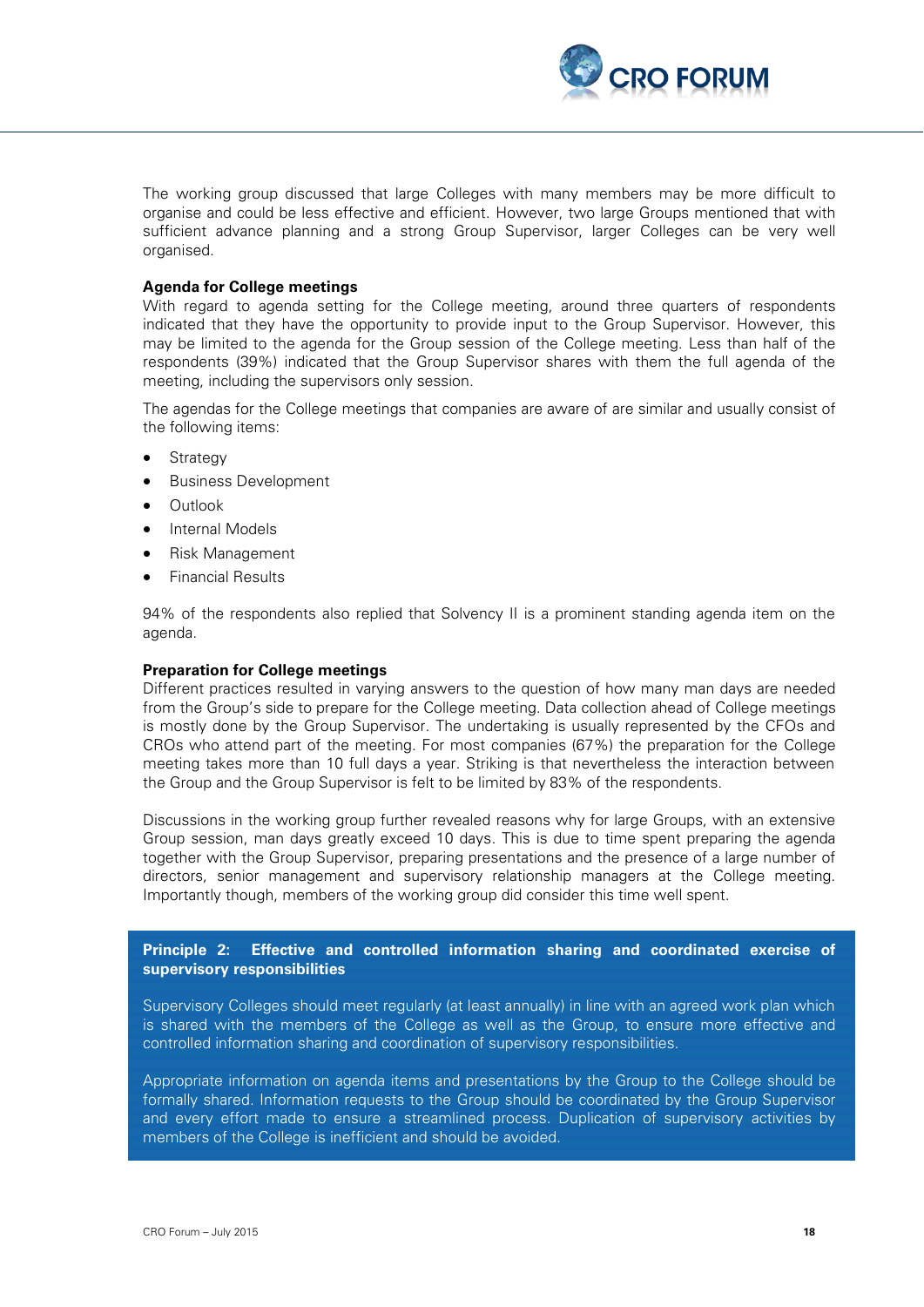

#### 3.4 Decision making, collaboration and feedback

## **Decision making**

The survey asked questions related to College decision making and cooperation between members.

The decision making process of Colleges could be clearer according to 83% of the respondents. In this regard the working group acknowledged that Colleges, apart from facilitating joint decisions on the Group internal model application under Solvency II, do not have decision making powers and should mainly function as a forum for information sharing, forming shared views and coordinating supervisory tasks. It is also acknowledged that coordination arrangements under Solvency II could provide an opportunity to address the current lack of clarity on the decision making process.

#### **Cooperation**

With regard to cooperation respondents were mostly positive about the interaction between the College and the individual supervisors, including conduct supervisors where applicable, and EIOPA. However, as noted below only a third of respondents see evidence of a shared view of Colleges on the Group's financial position and risks. It may also be that in some cases there is a shared view, but this is not communicated to the Group.

#### **Coordination of supervisory tasks**

Two thirds of respondents to the survey noted that they had observed improvements in the coordination amongst supervisors following the establishment of Colleges. These results were echoed for respondents whose Colleges are engaged in the (pre-) application process for Solvency II Group internal models. This result is further supported by a similar number of respondents agreeing that their Colleges work collaboratively and effectively with the relevant supervisors of their Group, including conduct regulators and EIOPA. These results are positive and suggest that the benefits of Colleges in terms of building trust amongst supervisors are starting to be realized for some, but not all Groups.

The CRO Forum believes that good coordination of supervisory tasks between supervisors, through a College work plan, which is coordinated with national supervisory work plans, is essential to avoid duplication of supervisory tasks and ensure efficient use of resources both by supervisors and Groups. The survey results suggest that this is often not the case currently. In response to whether there was a clear and timely allocation of responsibilities between Group and legal entity supervisors for Colleges that are engaged in the internal model approval process 61% of respondents answered that this was not the case.

Similarly, in spite of the positive experiences on Colleges improving coordination noted above, respondents were more divided on whether the establishment of Colleges had resulted in more coordinated information requests to regulated entities and Groups with only half indicating that this had been the case.

#### **Consideration of different regulatory regimes**

The absence of a shared view on a Group's financial position and risks amongst College members noted above could be due to the fact that many Groups have operations outside Europe which are subject to different regulatory frameworks. This may result in different conclusions on the Group's financial soundness. Several respondents noted this as an area of concern with the way Colleges currently function. This is primarily because different conclusions amongst supervisors are likely to lead to uncoordinated supervisory responses. In such instances, there may be further scope for the Group Supervisor to navigate different regulatory regimes and support a shared understanding of the Group's financial soundness.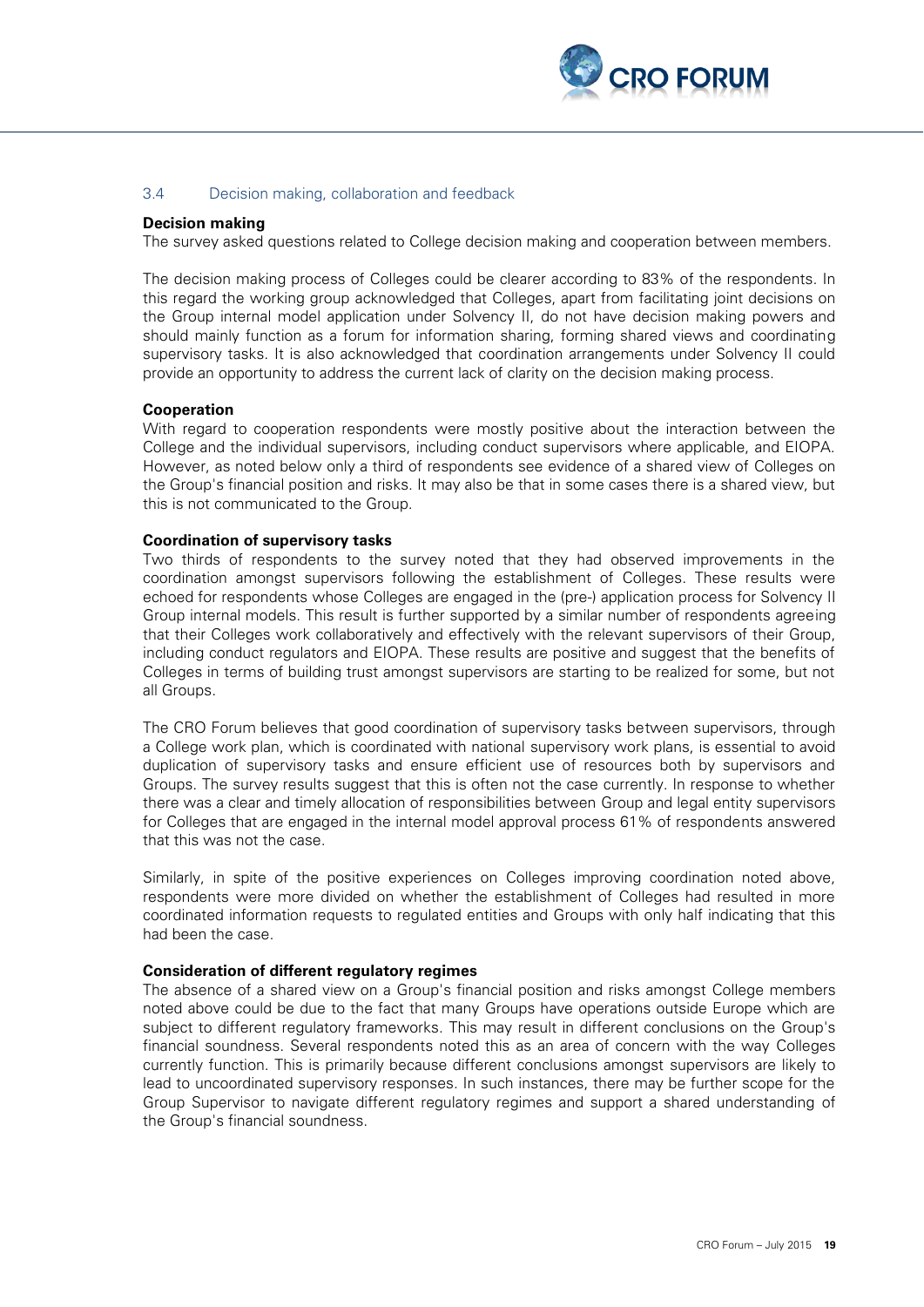

In some cases issues need to be addressed amongst a sub-set of supervisors. The survey results indicate that currently this is either done through Sub-Colleges or specialized teams that deal with regional issues or specific topics. Respondents to the survey commented that smaller groups of supervisors with a specific scope, for example recovery and resolution plans or crisis management, may be effective. Similarly, specific groups focusing on the approval of Group internal models may also be useful.

#### **Sub-Colleges**

In the survey, 44% of members indicated the presence of Sub-Colleges though in most cases only one Sub-College existed. In just under half of the cases, the Group Supervisor is present in meetings of the Sub-College.

Although just over half of the respondents currently see no risk of duplicity because of a subcollege, discussion amongst the working group revealed that there still is a great sense of unease in relation to the possible creation of new Sub-Colleges in the near future.

The CRO Forum does not support the existence or creation of Sub-Colleges, which risk duplication of work both for supervisors and Groups, without adding additional policyholder protection, and may even raise fundamental questions on the role of the Group Supervisor. A College should be led by a single Group Supervisor, which is responsible for the effective and efficient cooperation and coordination between its members.

However, it is recognized that when there is a need for further coordination, for instance on certain topics or between supervisors within a region, specialized teams composed of a sub-set of College members and coordinated by the Group Supervisor can be more effective than a discussion within the overall College. These specialized teams already exist for some Groups.

#### **Feedback after the College meeting**

Around two thirds of respondents said they receive feedback on the activities of the College, e.g. the College meeting and that this feedback includes topics which were discussed in the supervisor only session and in between College meetings. In most cases where feedback is provided it is done verbally.

However, 33% of respondents indicated there is no feedback and 39% of respondents indicated that there is no opportunity to discuss the feedback provided. Moreover, in most cases companies do not know what qualitative and quantitative data is shared within the College (67%).

From the survey it became clear that there is no consistent feedback mechanism from supervisors or Colleges as a whole to Groups. The nature, content and the use of feedback are primarily motivated by the personal interpretation of the Group Supervisor rather than being due to regional effects or a well-structured feedback mechanism.

The working group discussed that receiving continuous feedback from the Group Supervisor on the discussions and findings of the College, is essential for Groups to understand and address the supervisors' views and concerns. In that light it noted that there is still opportunity to improve communication and information sharing between Colleges and Groups, for the benefit of both Group and their supervisors. All in all, respondents found that there is not yet a true partnership between Group Supervisors, legal entity supervisors and Groups.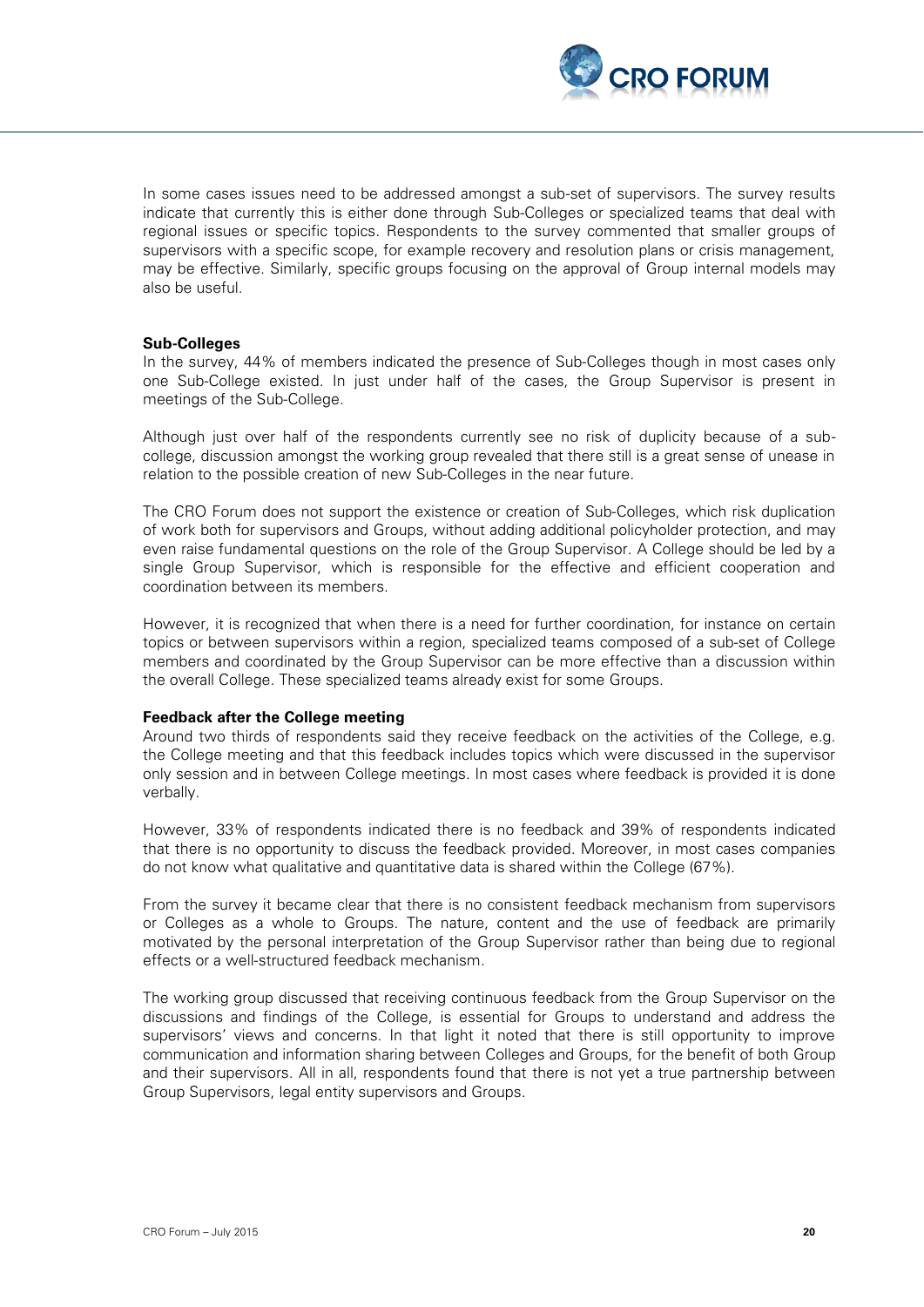

#### **Principle 3: Written clarity around decision making**

There should be written clarity around decision making recognising that, in most cases, the College is a tool to facilitate more consistent decision making between supervisors and aid the Group Supervisor, but is not a decision maker per se. A College's desire for consensus should not be used as a means to significantly delay reaching a final decision.

#### **Principle 4: Promote collaboration amongst the members and EIOPA**

Supervisory Colleges should promote collaboration among the members and EIOPA, supported where necessary with formal memoranda of understanding for supervisors outside the EEA.

#### **Principle 5: Timely, consistent and formal feedback mechanisms to Groups**

There should be timely, consistent and formal feedback mechanisms to the Group on decisions taken, key risk and vulnerabilities viewed by the supervisory bodies, views on Group risk management practices (positive as well as exceptions) and supervisory actions.

#### 3.5 The role of EIOPA

Finally, the survey looked at the role of EIOPA in Colleges led by Group Supervisors in the EU and Switzerland. Although EIOPA's role at Colleges appears to be clear to Groups, and EIOPA's presence at the meetings has been observed, few Groups receive feedback from their Group Supervisor on EIOPA's observations from the College meetings. EIOPA clearly has an important role in promoting consistency and effectiveness of the workings of Colleges for EU headquartered Groups.

# 3.6 General observations

Our survey also showed examples of good practice, where Colleges are operating effectively because of the strong and effective role of the Group Supervisor and long term planning. Working group members mentioned that in these cases, both supervisors and Groups prepare for College meetings, in which highly qualified and senior employees participate. The goals and objectives of the meeting are clear for everyone and held at least annually. There is interaction between Groups and Colleges, including in setting the agenda, and last but not least there is sufficient time allocated to the Group during the College meeting.

A long-standing experience with Colleges also appeared to be a factor in these positive experiences.

# 3.7 Meeting with EIOPA

The meeting with EIOPA made clear to the working group that during the past year significant effort was placed on organizing meetings with Group Supervisors. As of 1 January 2011, EIOPA is a member of each Supervisory College.

EIOPA will participate in Colleges as an active member with the following main tasks:

- Contribute to promoting and monitoring the efficient, effective and consistent functioning of **Colleges**
- Foster coherent application of EU law, Solvency II, among Colleges
- Foster convergence of supervisory best practices, participate in activities of Colleges including on-site examinations, carried out jointly by two or more supervisors
- Ensure a consistent and coherent functioning of Colleges of cross-border Groups across the EU, taking into account systemic risk posed by financial institutions.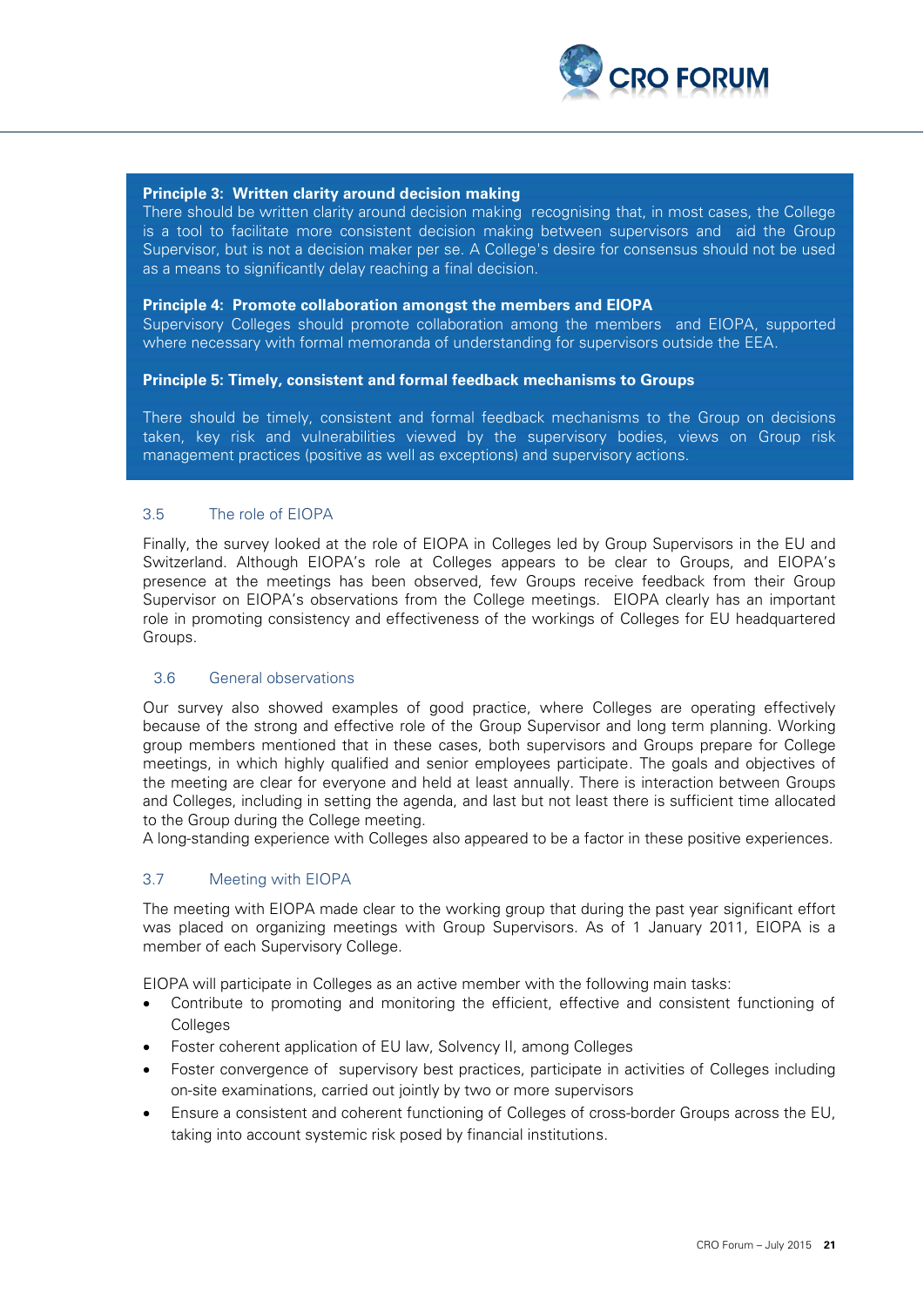

Supervisors are responsible for the day-to-day supervision and the setting up of Colleges of supervisors and their functioning. The planning for the upcoming years are found via: https://eiopa.europa.eu/Pages/Supervision/Insurance/Colleges-of-Supervisors.aspx.

The CRO Forum considers that EIOPA's work in promoting cooperation between supervisors and a more coordinated approach to the supervision of Groups will help to avoid duplication of tasks. It would also be helpful for EIOPA to promote a clear and harmonized feedback mechanism to inform Groups of the prevailing views of Colleges, thus creating a true partnership between Groups and Colleges, to establish trust and enhance transparency and efficiency. Feedback and further involvement in the College meetings are key for shaping the work plan and smoothing the operations of the Colleges.

The survey showed that cultural differences between supervisors had an impact on the functioning of Colleges. In promoting a consistent interpretation of Solvency II by Colleges and Group Supervisors, EIOPA can help to ensure that there is a level playing field between Groups, especially at a time when the approval of internal model has become critical to the efficient functioning of the industry.

The European Commission report on the operation of the European Supervisory Authorities (ESAs) and the European System of Financial Supervision (ESFS) suggested the possibility of extending EIOPA current mandate to cover "a stronger oversight role on internal model validation". While the CRO Forum supports this in principle, any stronger oversight role on internal model validation should not result in additional constraints on the use of internal models which are beyond the Solvency II Directive and Delegated Acts (e.g. early warning indicators).

#### **Principle 6: The role of EIOPA in the context of Solvency II**

The role of EIOPA in the context of Solvency II should be to monitor the performance of insurance Group Supervisors, to encourage harmonisation of good practices of Colleges in a Solvency II context in order to improve effectiveness of Colleges and ensure a consistent interpretation of Solvency II.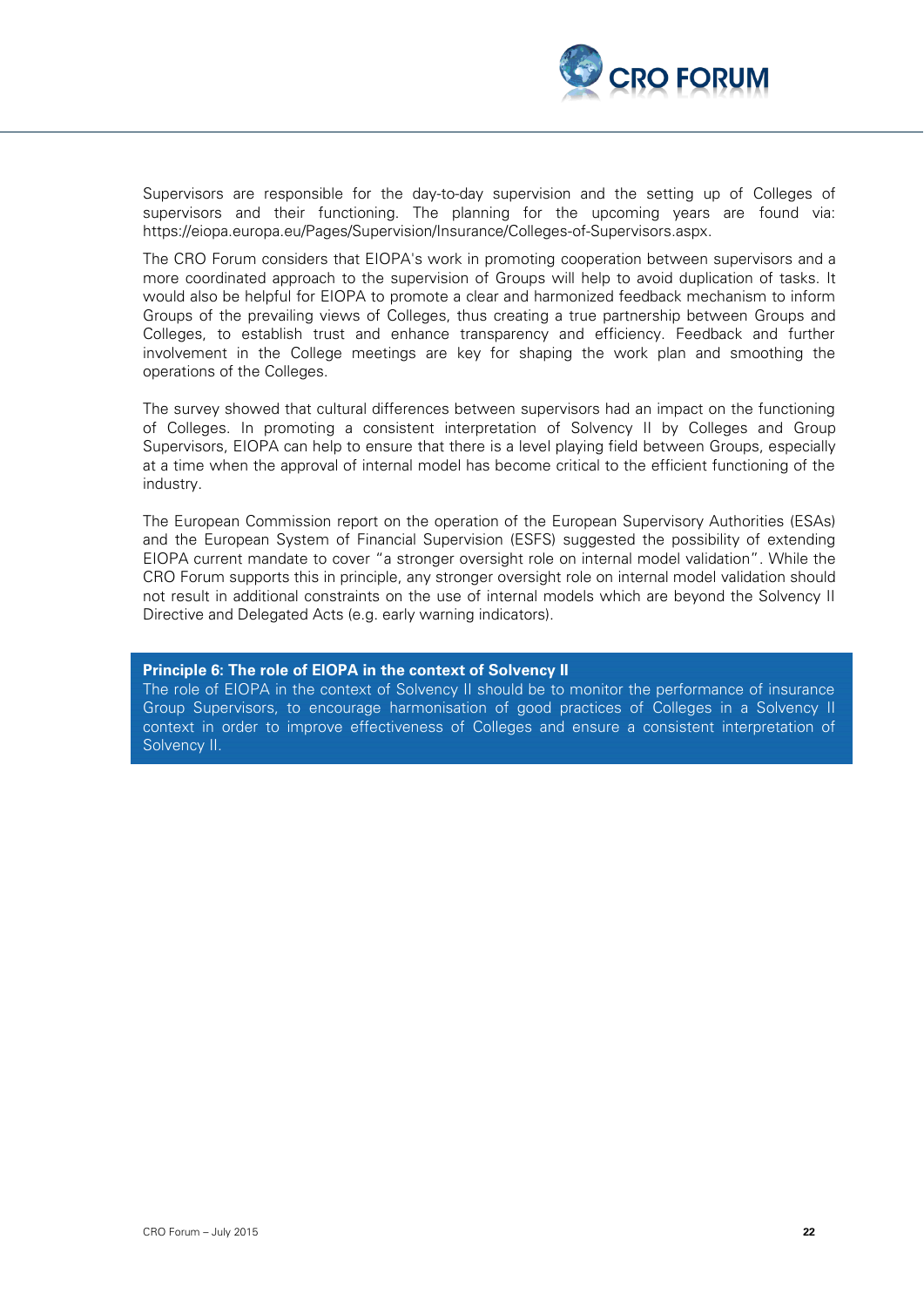

# **4 Conclusion**

The survey confirms the critical role played by the Group Supervisor in ensuring that the College functions well, fostering trust and reliance amongst supervisors and leads to an enhanced understanding of insurance Groups. A well-functioning College relies on a strong and effective chair with a clear vision and strategy for what the College should achieve over the next year and in the longer term. The experience of Groups whose Colleges have been operating for a number of years indicates that one of the keys to success is a well-organized College with clear and common objectives and multi-year forward planning.

It is important that an open dialogue between members of the College is encouraged and promoted by the Group Supervisor. There should also be a clear feedback loop with the Group to ensure awareness of the prevailing views with the College. This will not only support the Group Supervisor in performing its role in supervising the Group's solvency and financial soundness and its systems of governance and risk management, but also provide important context for legal entity supervision carried out by members of the College.

A constructive and open dialogue between members of the College guided by the Group Supervisor can help to build trust amongst supervisors. This should address concerns and enable reliance on other supervisors for sharing supervisory tasks. The Group Supervisor should look to build strong working relationships with the other members of the College to ensure effective and efficient cooperation and coordination. This is clearly more difficult when there is a frequent turnover of supervisors. Another potential obstacle to greater trust amongst supervisors is the introduction of different types of College membership. For example,Solvency II distinctions between College members and participants could prove counterproductive in terms of fostering closer cooperation and coordination amongst supervisors.

Greater coordination by the Group Supervisor of requests for Group information is one of the main benefits Colleges can deliver from the insurance industry's perspective. This is because better coordinated requests for information will reduce unnecessary regulatory burdens associated with multiple and overlapping requests for Group information. With this in mind, it is useful for Colleges to establish a modus operandi for how information will be exchanged and for legal entity supervisors to be able to obtain relevant Group information directly from the Group Supervisor. It is expected that this will form part of the coordination arrangements agreed amongst supervisors according to EIOPA's guidelines on the Operational Functioning of Colleges. College discussions should be based on Group and legal entity information only and not result in requests for sub-consolidated data.

When making requests to Groups for information to support College meetings, it is helpful for Groups to understand the context of the information request and specifically the questions the College is looking to address. This will ensure that insurance Groups provide the most salient information.

Groups benefit from well-organized Colleges, for example through the avoidance of duplication of or contradictory supervisory actions. Groups should therefore be prepared to dedicate time and resources to Colleges, including on preparation of the Group session, quality presentations by senior managers and supervisory relationship managers facilitating a continuous dialogue.

The CRO Forum considers that its principles can help to inform supervisors of the practical experience of Groups, particularly as they look to implement EIOPA's guidelines on the operational functioning of Colleges. A measure of success will be whether going forward Colleges lead to better coordination of information requests and a shared understanding of Groups' financial soundness.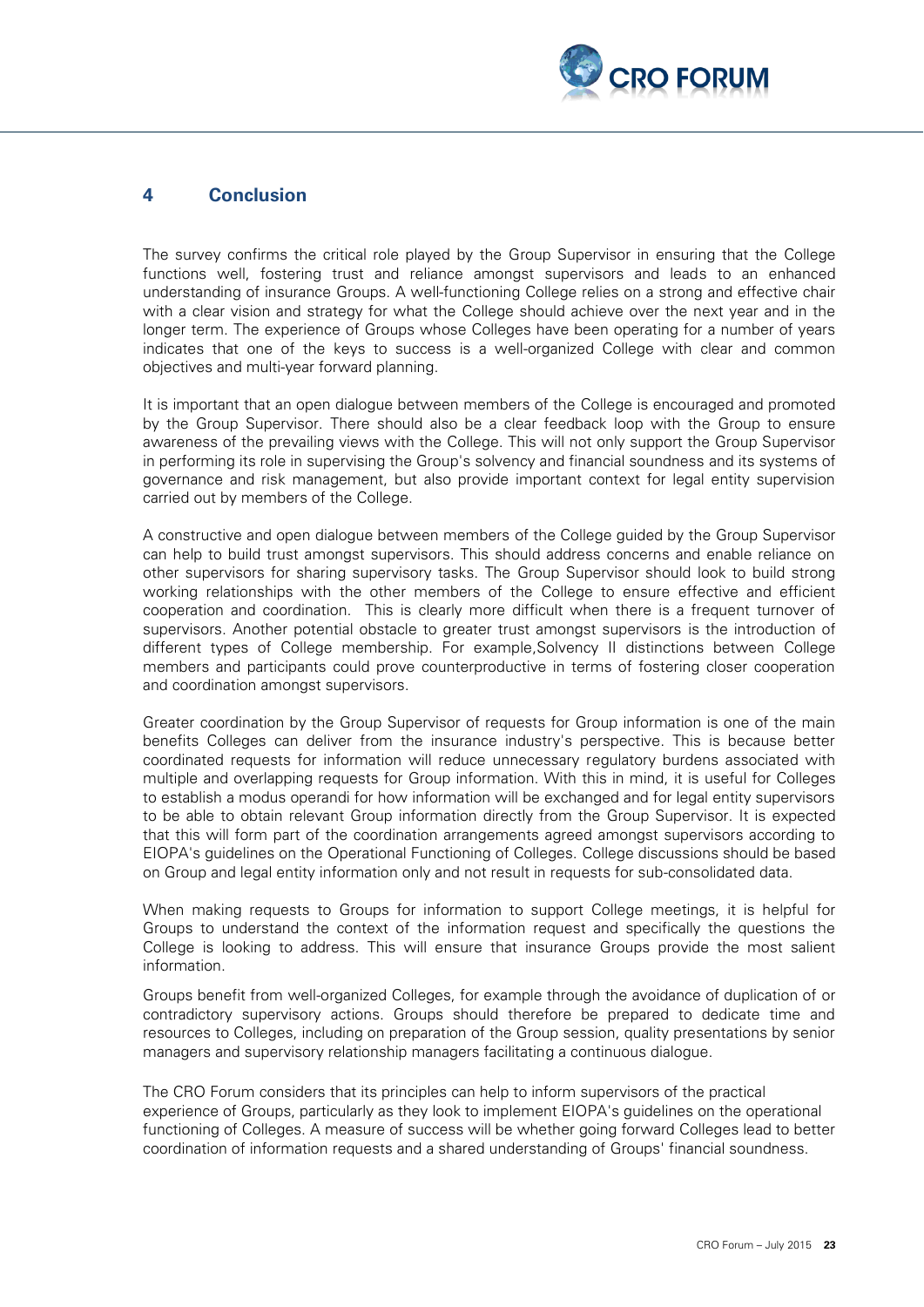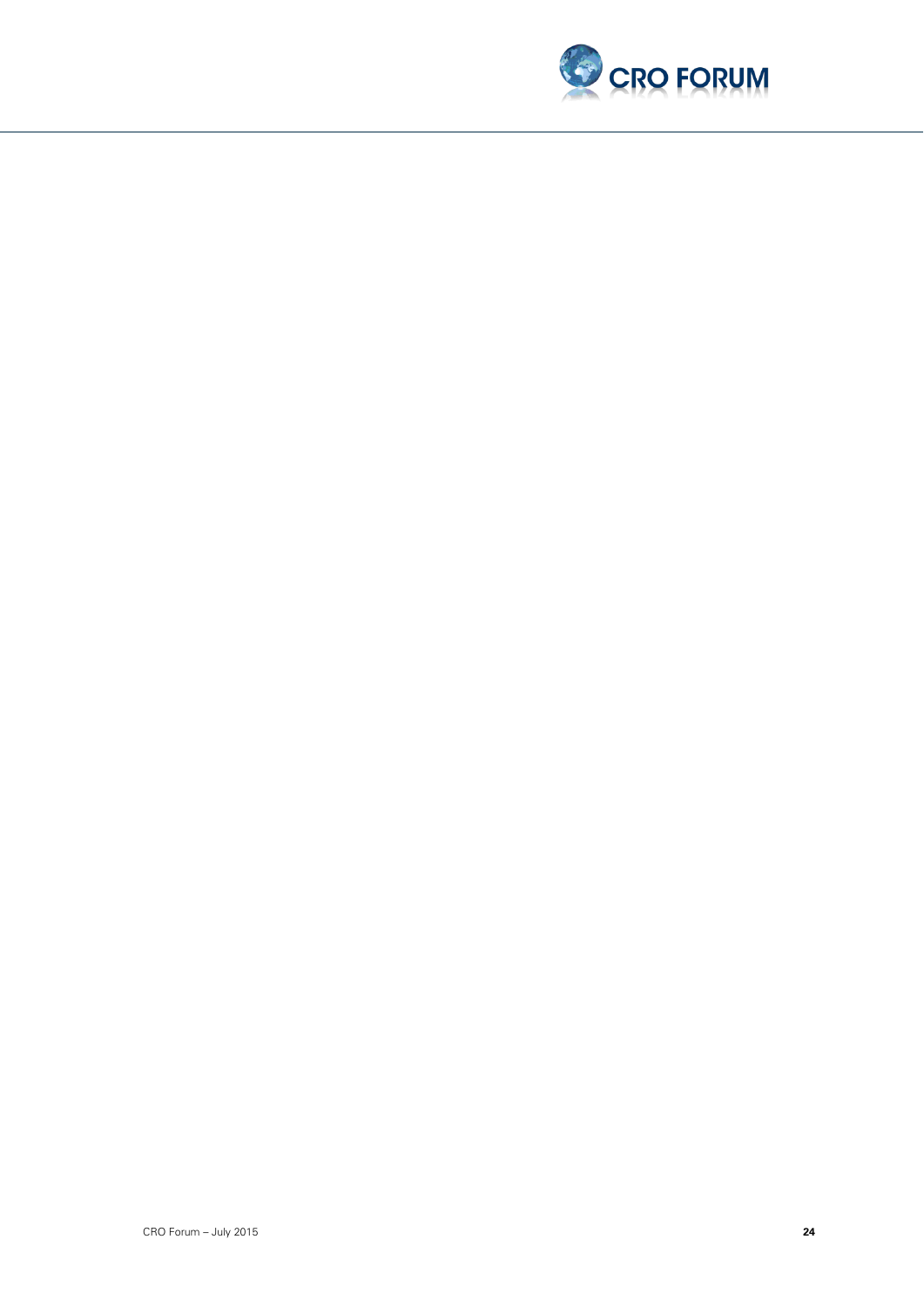

# **5 ANNEX I – First Survey**

# **Purpose of the College**

- 1. Is the primary purpose of the College set out accurately, succinctly and completely in the Solvency II Directive, and in general, is it clear to you what the College has been tasked to do?
- 2. Does the College demonstrate a good understanding of its roles, functions and responsibilities in line with the Directive? Where the College has a role in the internal model approval process, is there a clear and timely allocation of responsibilities between Group and Local supervisors? Is this observed in practice?
- 3. What benefits does your firm currently see from the College? What are the costs e.g. in terms of time and multiple reporting.
- 4. What further benefits would your firm like to see from the College?

# **Operation of the College**

- 5. How often does the College meet face-to-face and is this sufficient to allow the College to discharge its responsibilities properly, with regular touch points to provide a steer in between the face-to-face meetings?
- 6. What role does your firm have in the College? Who is typically invited to present from the firm and what proportion of the agenda is allocated to interaction with the firm?

#### **Topics covered at the Face-to-Face College Meetings**

- 7. What input does your firm have in setting the agenda and giving important issues priority and the necessary time to debate?
- 8. What are the main areas/topics covered by the College, are there any areas that should be covered by the College and are not? Specific areas include:
	- a) How are cross-sector implications considered and discussed at the College?
	- b) How are recovery and resolution plans considered and discussed at the College?
	- c) How is Solvency II considered and discussed at the College?
	- d) How is the internal model considered and assessed?
- 9. If there are any areas/topics that are not covered by the College, are they covered by a different sub-group which reports regularly into the College on these topics? Do the sub-groups report back to the firm in a similar way?

#### **Collaboration and Feedback**

- 10. How does the College provide feedback to your firm on its activities, particularly identifying significant risks or concerns to your firm? Does this include matters discussed between faceto-face College meetings?
- 11. Does the College regularly exchange the qualitative and quantitative data, which is collected by the group's supervisors/other involved supervisors in the college with your firm?
- 12. Does the College work collaboratively and effectively with relevant the supervisors in your Group, this includes the Conduct regulators as well as EIOPA? Is there evidence that there is a shared view of your firm's financial position and the risks of your group?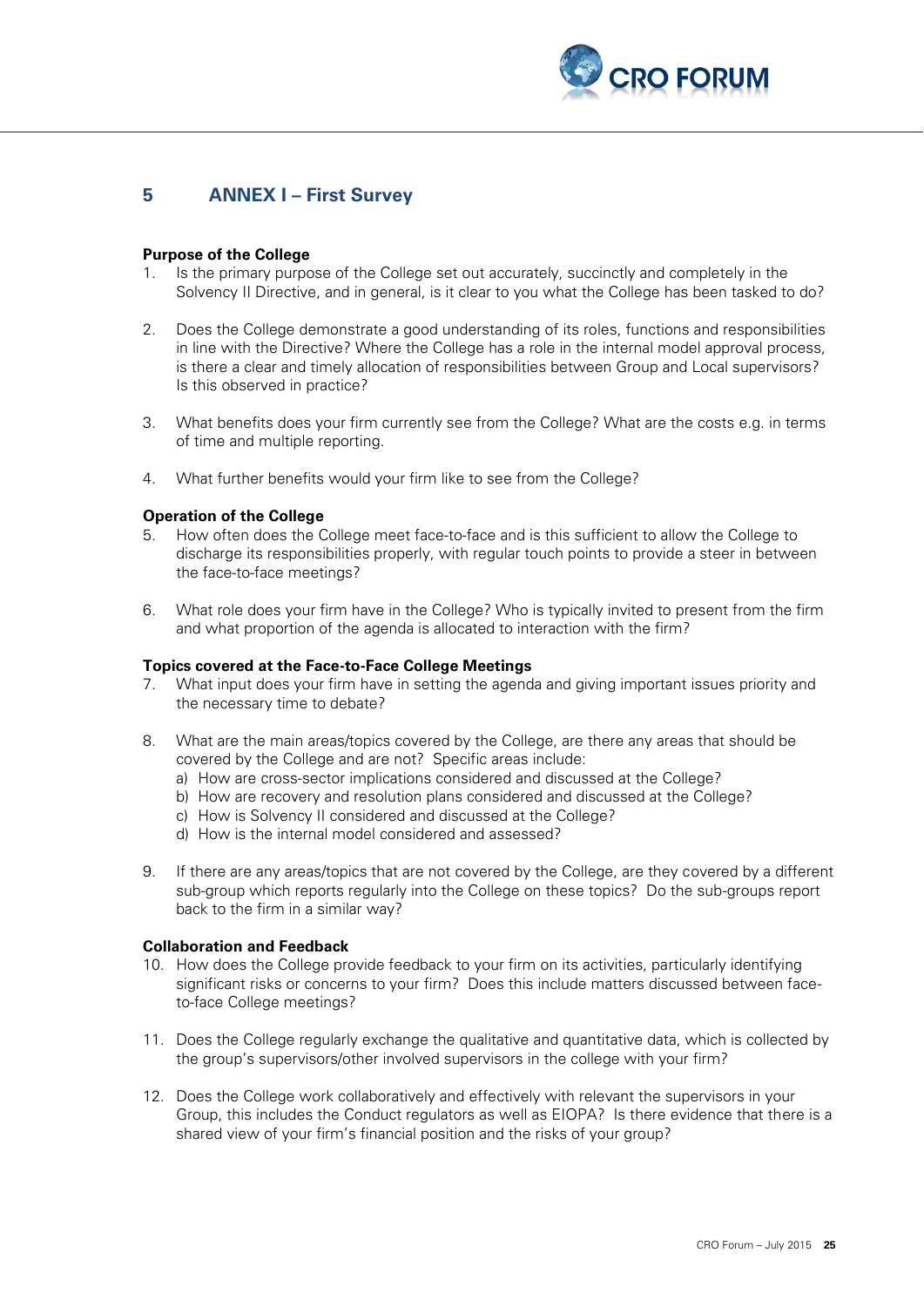

- 13. How are non-European supervisors engaging in the College?
- 14. How are sub-Colleges run for your firm (this may include information on whether sub-Colleges are run in your Group, who leads them, what is the role of the Group Supervisor)?
- 15. Is there a risk of multiplicity because of the operation of the sub-college, if yes, please explain why or give examples?

# **The Role of EIOPA**

- 16. What do you understand the role of EIOPA at the College meetings to be, and do EIOPA participate on a consistent basis?
- 17. Have you observed EIOPA's participation and have you received any feedback on EIOPA's observations at the College?

#### **General Observations**

- 18. What are the key areas that the College is dealing with that are of most concern to you? Are there sub working groups or sub-colleges? Are these within the European context or do they relate only to non EU businesses?
- 19. What are the key areas that the College or sub-college should be focusing on? In your view, would the College be able to detect potential serious financial risks in your Group promptly?
- 20. Are there any other matters that you wish to highlight?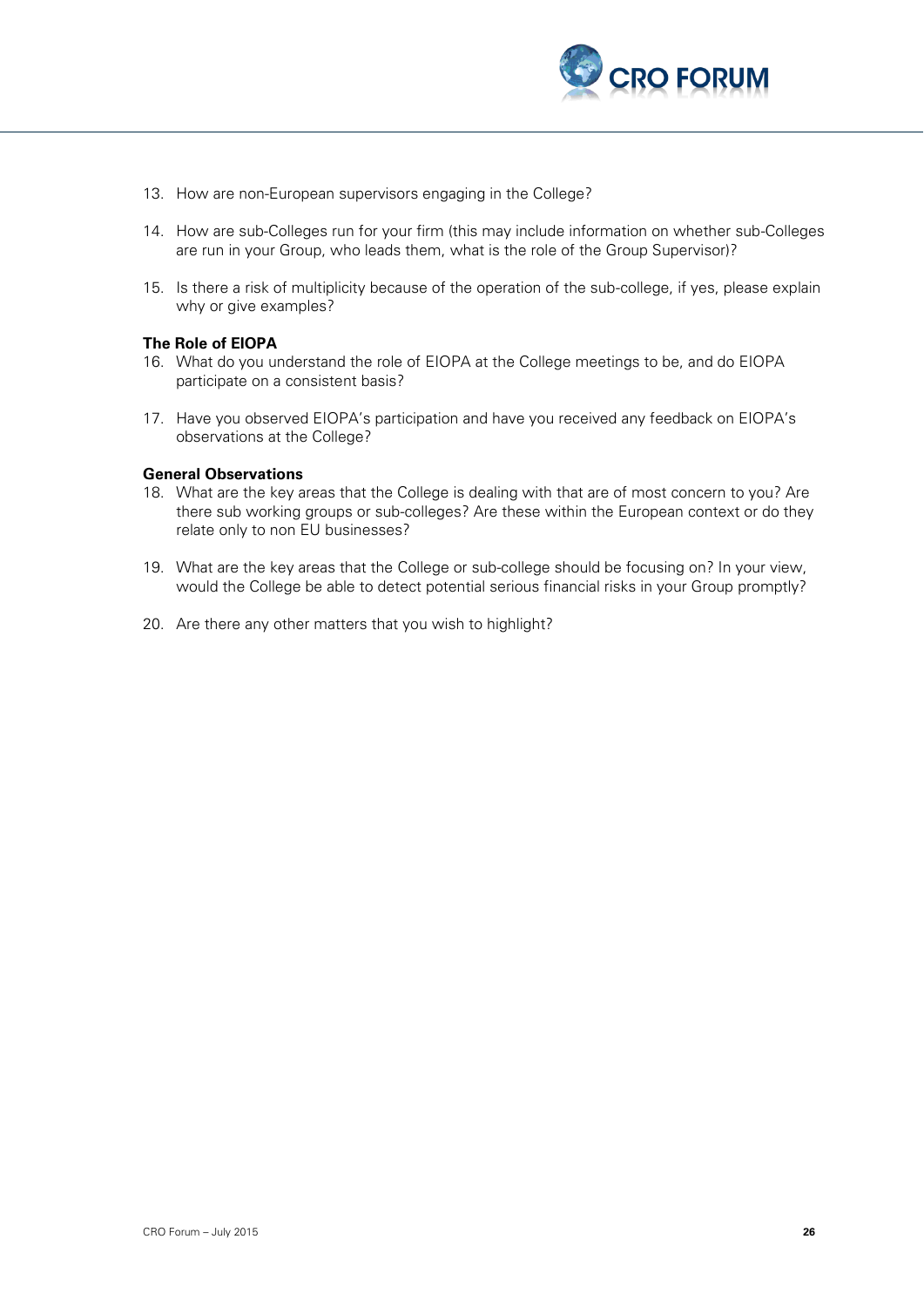

# **6 ANNEX II – Second Survey**

#### **Purpose of the College**

- 1. Is the primary purpose of the College set out accurately, succinctly and completely in the Solvency II Directive?\*
- 2. In general, is it clear to you what the College has been tasked to do?\*
- 3. Does the College demonstrate a good understanding of its roles, functions and responsibilities in line with the Directive?\*
- 4. Where the College has a role in the internal model approval process, is there a clear and timely allocation of responsibilities between Group and Local supervisors?\*
- 5. What benefits do you currently see from the College?
- 6. What further improvements would your firm like to see from the College?

# **Operations of the college**

- 7. How often does the College meet face-to-face?\*
- 8. Are there regular touch points to provide a steer in between the face-to-face meetings?\*
- 9. Is this sufficient to allow the College to discharge its responsibilities properly?\*
- 10. Does your firm have a role in the College?\*
- 11. Who is typically invited to present from the firm? *In this question you can also share your experiences about the topics for presentations and whether this is in line with what you want to present. Besides, are there opportunities to present on specific regional topics apart from group issues.*
- 12. What proportion of the agenda is allocated to interaction with the firm?\*
- 13. Are the presentations to the College interactive, with enough time and effort to educate supervisors?\*
- 14. How many man days are spent on preparation and presentation for the College?\*
- 15. Is decision making within the College clear?\*
- 16. Are supervisors attending the College at the right level of seniority and experience, particularly the Group supervisor where decision making may be required?\*

17. Is there a large turnover of supervisors attending your College (ie new supervisors every year)?\*

- 18. Do supervisors attending the College struggle with language differences (verbally and in writing)?
- 19. In your view, does the College function well?\*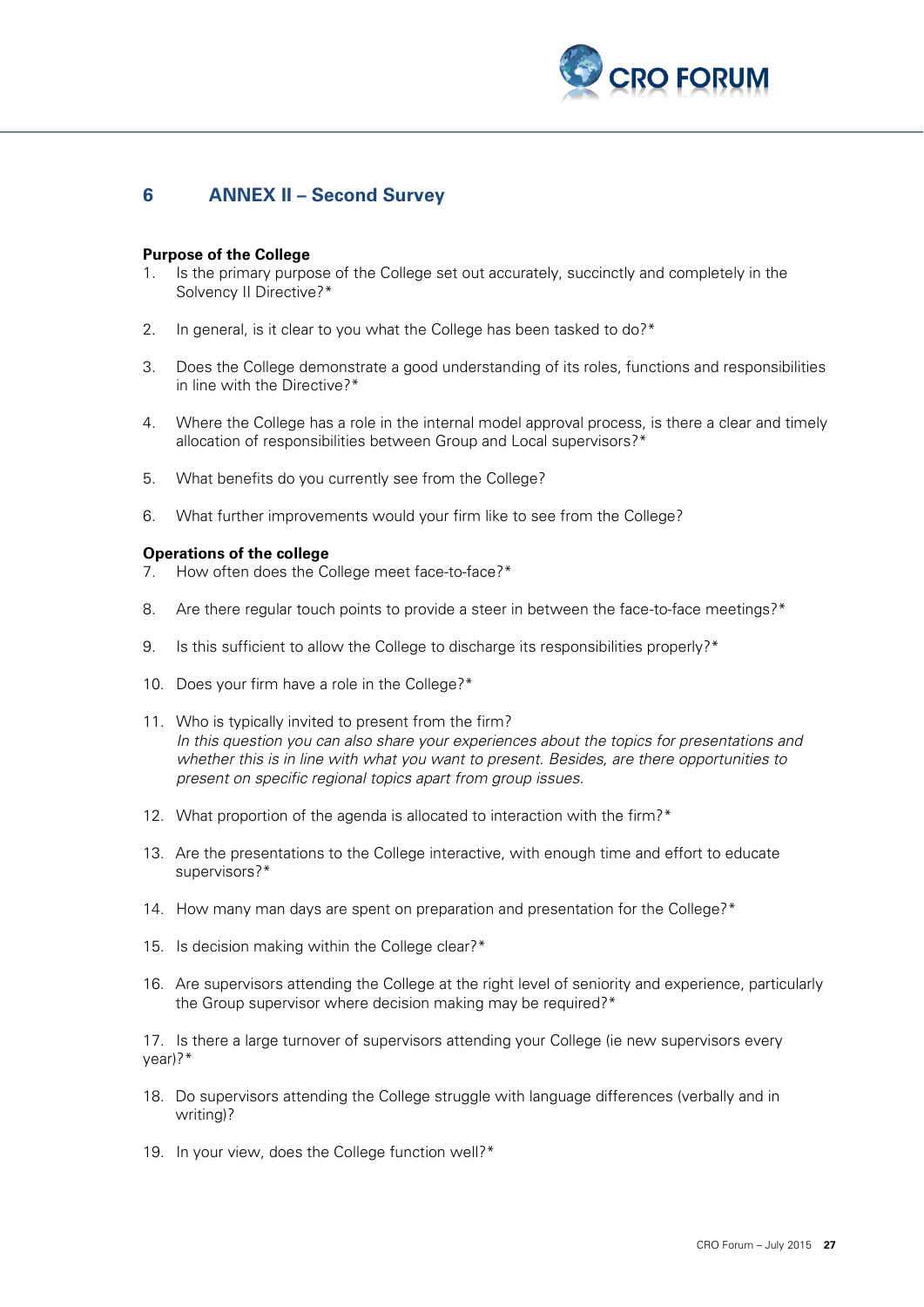

- 20. Is the College a true partnership between the firm, the Group supervisor and the local supervisors?\*
- 21. Is data collection before the College coordinated with your firm through the group functions via the group supervisor?\*
- 22. Does data collection give rise to more onsite visits by supervisors to gather information before the College?\*
- 23. Do you experience a more coordinated way of supervision since the establishment of the college:

a. In communication between group and group supervisor and subsidiary and subsidiarysupervisor?\*

- b. In information requests at group- and solo level?\*
- c. In the (pre-) application process for the IM?\*

#### **Topics covered at the face-to-face meetings**

- 24. Does your firm have input in setting the agenda and giving important issues priority and the necessary time to debate?\*
- 25. What are the main areas/topics covered by the College?\*
- 26. Are there standing agenda items?\*
- 27. If yes, please list the standing agenda items
- 28. Does full agenda shared include the supervisor only session?\*
- 29. Are cross-sector implications considered and discussed at the College?\*
- 30. Are recovery and resolution plans considered and discussed at the College?\*
- 31. Is Solvency II considered and discussed at the College?\*
- 32. Are any areas/topics that are not covered by the College, covered by a different sub-group which reports regularly into the College on these topics? \*
- 33. Do the sub-groups report back to the firm in a similar way?\*
- 34. Are global requirements taken into account by the College eg IAIS?\*

#### **Collaboration and feedback**

- 35. Does the College provide feedback to your firm on its activities, particularly identifying significant risks or concerns to your firm?\*
- 36. Does the College provide feedback to your firm on its activities, particularly identifying significant risks or concerns to your firm?\*
- 37. Does this feedback include matters discussed in between face-to-face College meetings?\*
- 38. Is the feedback limited to the topics presented to the College by your firm?\*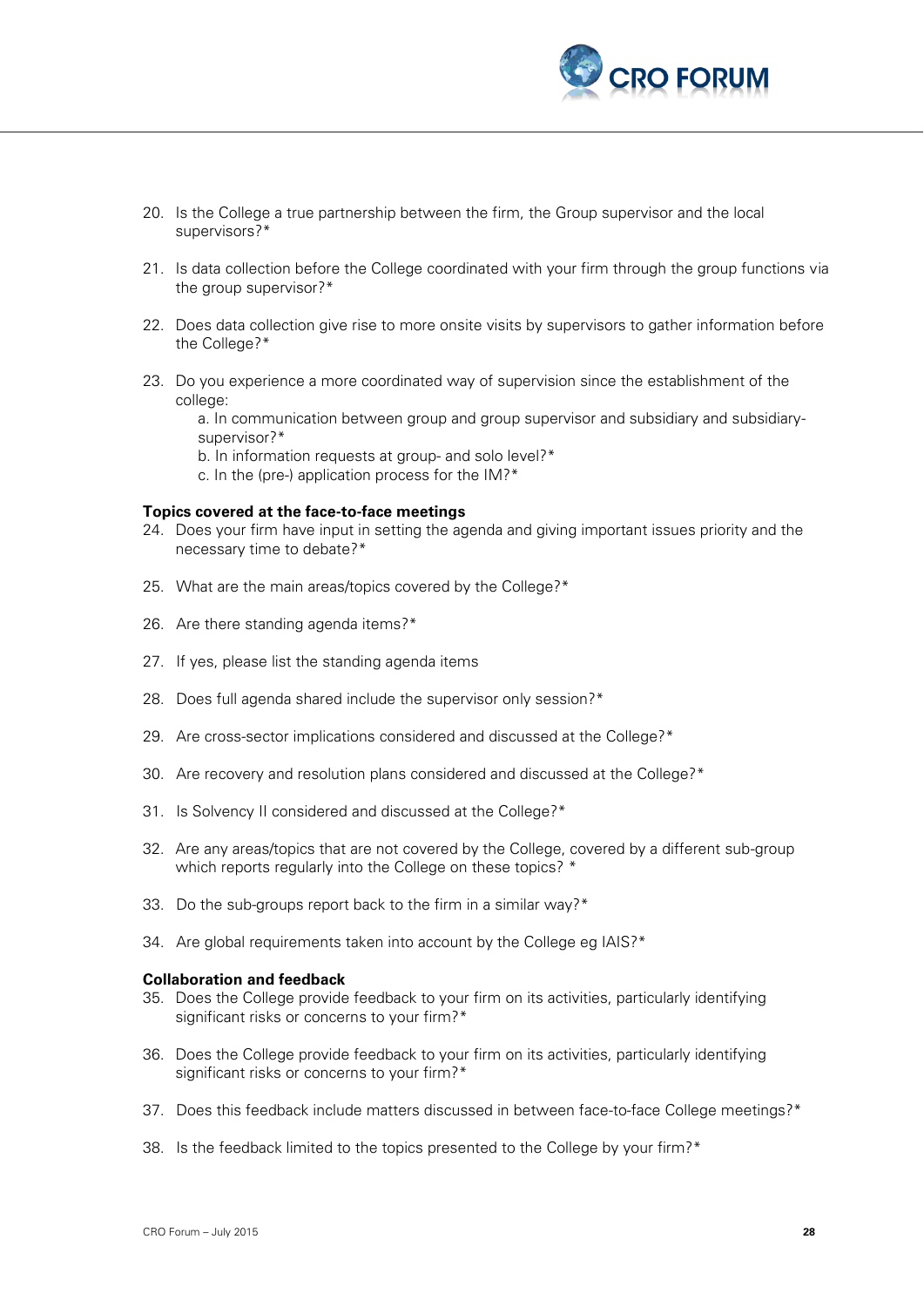

- 39. If feedback is given after the College, is it done so promptly, with an opportunity to discuss if required?\*
- 40. Does the College regularly exchange the qualitative and quantitative data, which is collected by the group's supervisors/other involved supervisors in the college with your firm?\*
- 41. Does the College work collaboratively and effectively with the relevant supervisors in your Group, including the Conduct regulators and EIOPA?\*
- 42. Is there evidence that there is a shared view of your firm's financial position and the risks of your group?\*
- 43. Are there sub colleges run for your firm?\*
- 44. If there are sub-Colleges run for your firm, how many are there?\*
- 45. Is there a risk of multiplicity because of the operation of the sub-college?\*
- 46. Does the lead / group supervisor attend the sub-Colleges?\*

#### **The role of EIOPA**

- 47. Do you understand the role of EIOPA at the College meetings?\*
- 48. Do EIOPA participate on a consistent basis?\*
- 49. Have you observed EIOPA's participation?\*
- 50. Have you received any feedback on EIOPA's observations at the College?\*

#### **General observations**

- 51. What are the key areas that the College is dealing with that are of most concern to you?
- 52. Are there sub working groups or sub-colleges? Are these within the European context or do they relate only to non EU businesses? What do you understand a sub group or a sub college to be?
- 53. What are the key areas that the College or sub-college should be focusing on?
- 54. Does the college fulfil the expectations you have from the college concept?
- 55. In your view, would the College be able to detect potential serious financial risks in your Group promptly?
- 56. Are there any other matters that you wish to highlight?

\*Yes/No questions